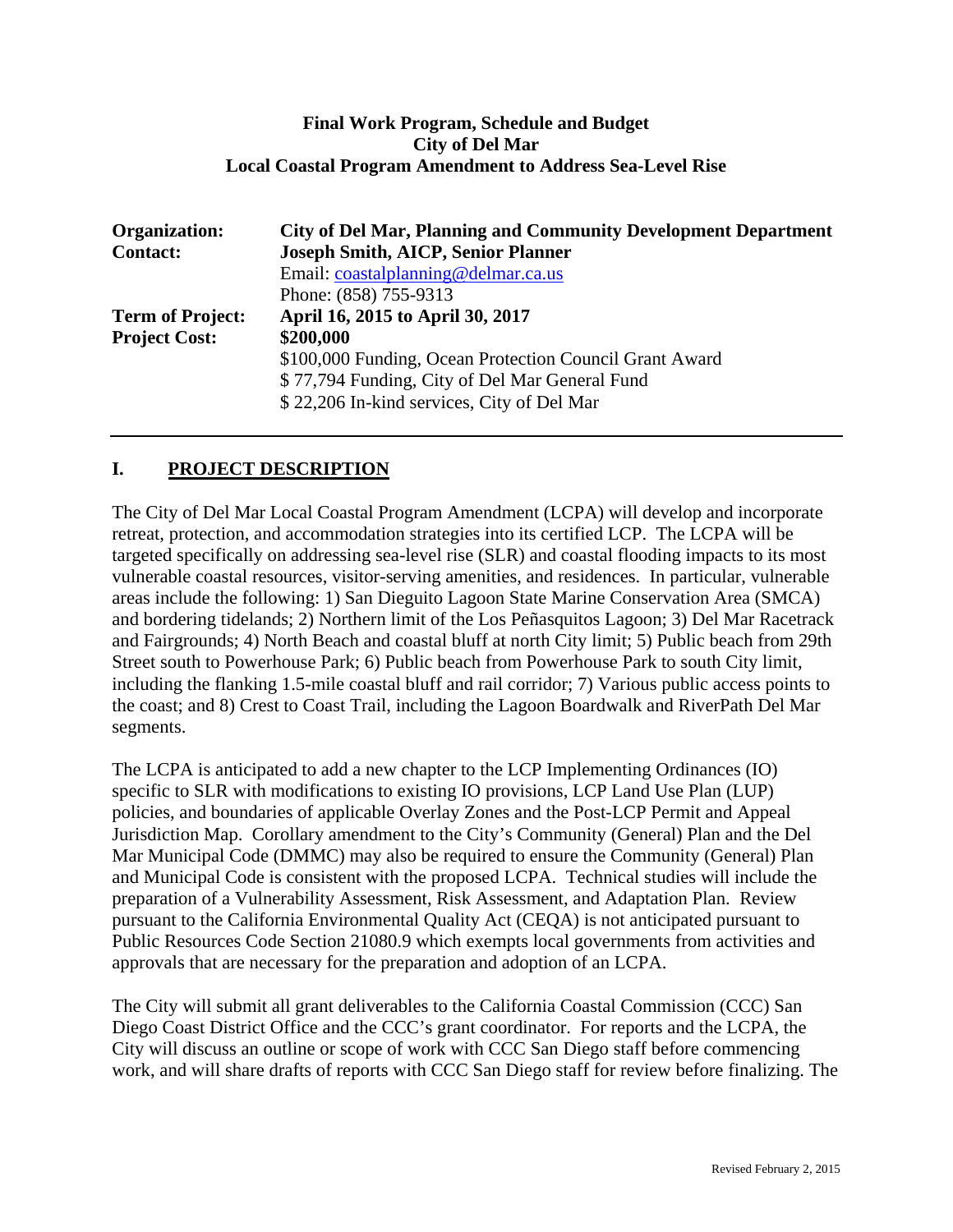City will work with the CCC to update work products based on an iterative exchange of comments.

The Work Program has four main objectives:

- **Objective 1:** Understand the degree of vulnerability posed to Del Mar's beaches, lagoons, bluffs, visitor-serving amenities, and residences by examining the magnitude of risks and sensitivities associated with SLR and coastal flooding. A Vulnerability Assessment will be prepared in early 2016 using the best available science on SLR, which examines historical erosion and storm data, and creates a model of the current and projected Mean High Tide Line (MHTL). This assessment will serve as the foundation for the Update and necessary technical studies.
- **Objective 2:** Evaluate how expected sea-level rise impacts will affect California Coastal Act resources, people, development, infrastructure, and natural resources located in areas vulnerable to sea-level rise. A Risk Assessment will be prepared in early 2016 and will prioritize areas to target with sea-level rise strategies as part of an Adaptation Plan.
- **Objective 3:** Create an Adaptation Plan that identifies effective shoreline Accommodation, Protection and Retreat strategies through rigorous analysis of sea-level rise and community/stakeholder input. The Plan will prioritize adaptation strategies based on ability to protect coastal resources and to implement *Safeguarding California: Reducing Climate Risk* principles (see Task 3.1). Once designed in mid-2016, the Adaptation Plan will be integrated into the LCP and will serve as the City's longrange planning guide for SLR management.
- **Objective 4:** Consolidate the findings from the prior three objectives into an updated LCPA that would include land use policies and implementation measures related to SLR and coastal flooding impacts.

#### **II. TASKS**

#### **TASK 1: PROJECT COMMENCEMENT**

#### **Task 1.1 Issue a Request for Proposal**

The City will issue a Request for Proposal (RFP) for a 43-day review period to obtain bids from consultants experienced in SLR analysis and technical assessments.

Deliverables Confirmation of RFP posting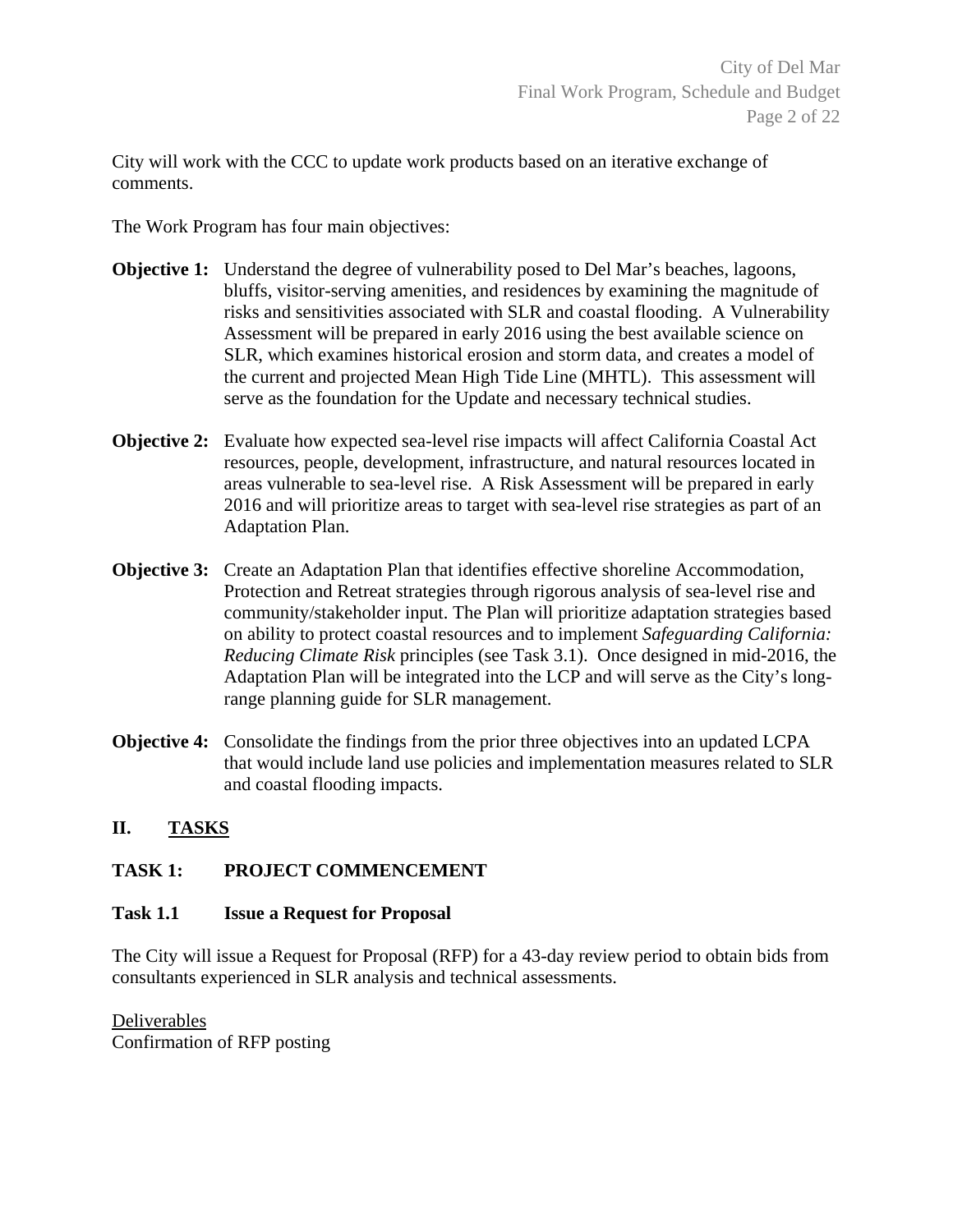#### **Task 1.2 Establish a Stakeholder-Technical Advisory Committee**

The City will also establish the selection framework for a SLR Stakeholder-Technical Advisory Committee (STAC) to assist the City throughout the LCPA process. The STAC will be comprised of several stakeholders in SLR issues. Examples may include any of the following: 1) those who could be directly impacted by sea-level rise, including property owners of beachfront and bluff-top parcels and users of City beaches and trails; 2) those with a broader interest in coastal resources including citizen groups, non-profits, and regional organizations; 3) those with technical expertise in sea-level rise, dynamic modeling, and coastal engineering, including researchers and practitioners; 4) a biologist experienced in wetland preservation and restoration; 5) a representative from the  $22<sup>nd</sup>$  District Agricultural Association and/or the North County Transit District; and 6) members from the City advisory committees (e.g., San Dieguito Lagoon Committee, Parks & Recreation Committee, and/or Sustainability Advisory Board).

Deliverables

Initial STAC roster with a preliminary meeting schedule

### **Task 1.3 Consultant Selection**

The City and its appointed members will review RFP bids, conduct interviews, and select a consultant to assist in sea-level rise analysis and technical assessments. The selection will be presented to the City Council at a public hearing and a contract award will be authorized.

Deliverables Executed consultant contract Summary of consultant RFPs received and interviewed

#### **Task 1.4 Prepare the Public Involvement Process**

The City, with STAC input, will prepare a program and schedule for community meetings and stakeholder outreach to engage the broader public throughout the process. Community meetings will be coordinated in relation to each of the project benchmarks in order to assist the City in defining the Planning Area, identify potential vulnerabilities and risks, development implementation strategies and policies, and evaluate the feasibility and costs associated with those strategies and policies.

Additional stakeholder outreach will be conducted, including polling and/or citywide surveys, to encourage additional input throughout the process. As part of the outreach efforts, at minimum, in addition to CCC staff, the following groups will be invited to participate in the project: 1) Del Mar residents, businesses, and interest groups, especially those in the Planning Area; 2) Cities of Solana Beach, Encinitas, Carlsbad, and the City and County of San Diego; 3) The San Diego Foundation; 4) Surfrider Foundation, San Diego Chapter; 5) San Diego Coastkeeper; 6) San Dieguito River Valley Joint Powers Authority; 7) San Dieguito River Valley Conservancy; 8) Friends of San Dieguito River Valley; 9) Sierra Club, San Diego Chapter; 10) Scripps Institute of Oceanography, School of Marine Sciences; 11) Climate Collaborative Network; 12) San Diego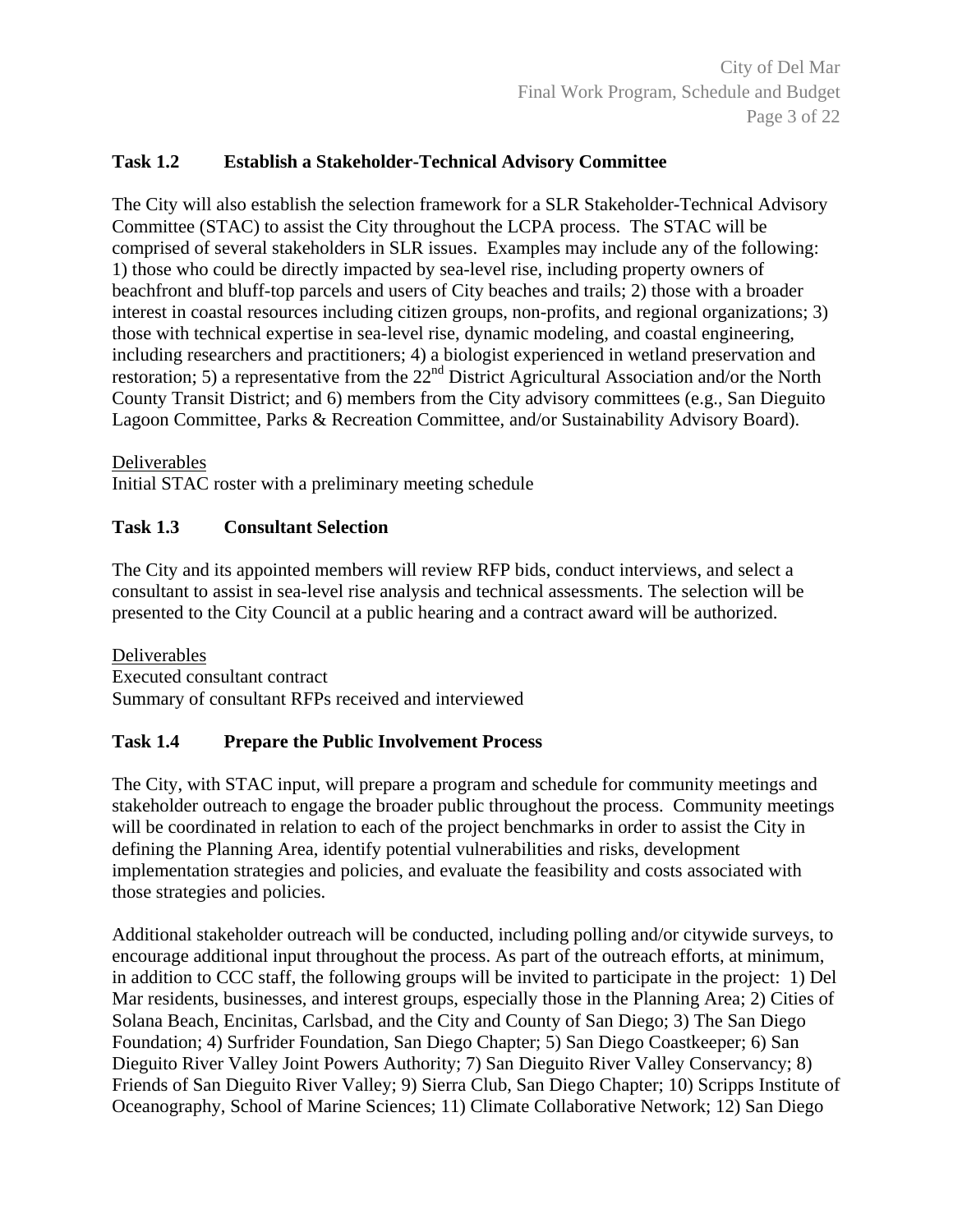County Supervisor, District 3; 13) State Assembly Member, District 78; and 14) State Senator, District 39.

### **Task 1.5 Regional Coordination**

Additionally, the City will coordinate and share information and lessons learned as appropriate with other LCP planning grant recipients, regional local governments, and other entities, as appropriate. The City will hold regular coordination meetings (phone or in-person) with CCC San Diego staff on a monthly basis, or as needed, throughout the duration of the project.

**Deliverables** Outreach program Schedule for community meetings

# **TASK 2: ASSESSMENT PREPARATION**

# **Task 2.1 Compile Data and Existing Analyses, Determine Data and Information Gaps**

Prior to initiating Tasks 2.2, 2.4 and 2.5, complete an analysis to assess all existing data and information available, including the documents identified in Task 2.4, and identify data and information gaps.

Deliverable Gaps analysis

# **Task 2.2 Define the Planning Area**

Conduct an extensive refinement of the preliminary Planning Area boundaries included in the grant request. The City will coordinate with the CCC's Mapping Unit on the development of maps, including maps of the Coastal Zone, Coastal Appeal Zone, and other maps as required by the Coastal Act. The following activities are anticipated to be components of this Task:

- 1. Create a detailed hydrodynamic model of the Planning Area to provide an accurate picture of the future floodplain based on SLR scenarios.
- 2. Expand beyond the baseline data provided by the Federal Emergency Management Agency (FEMA) and National Oceanic and Atmospheric Administration (NOAA) to include the following:
	- a. Coastal Storm Modeling System (CoSMoS) information, including CoSMoS 3.0 once it is made available in late 2015
	- b. Both coastal and river flood scenarios as an example for aggregating coastal and river flooding
	- c. Historical shoreline and bluff positions and coastal armoring
	- d. Wave and tide profiles
	- e. Climate change data to determine baseflow and future run-off projections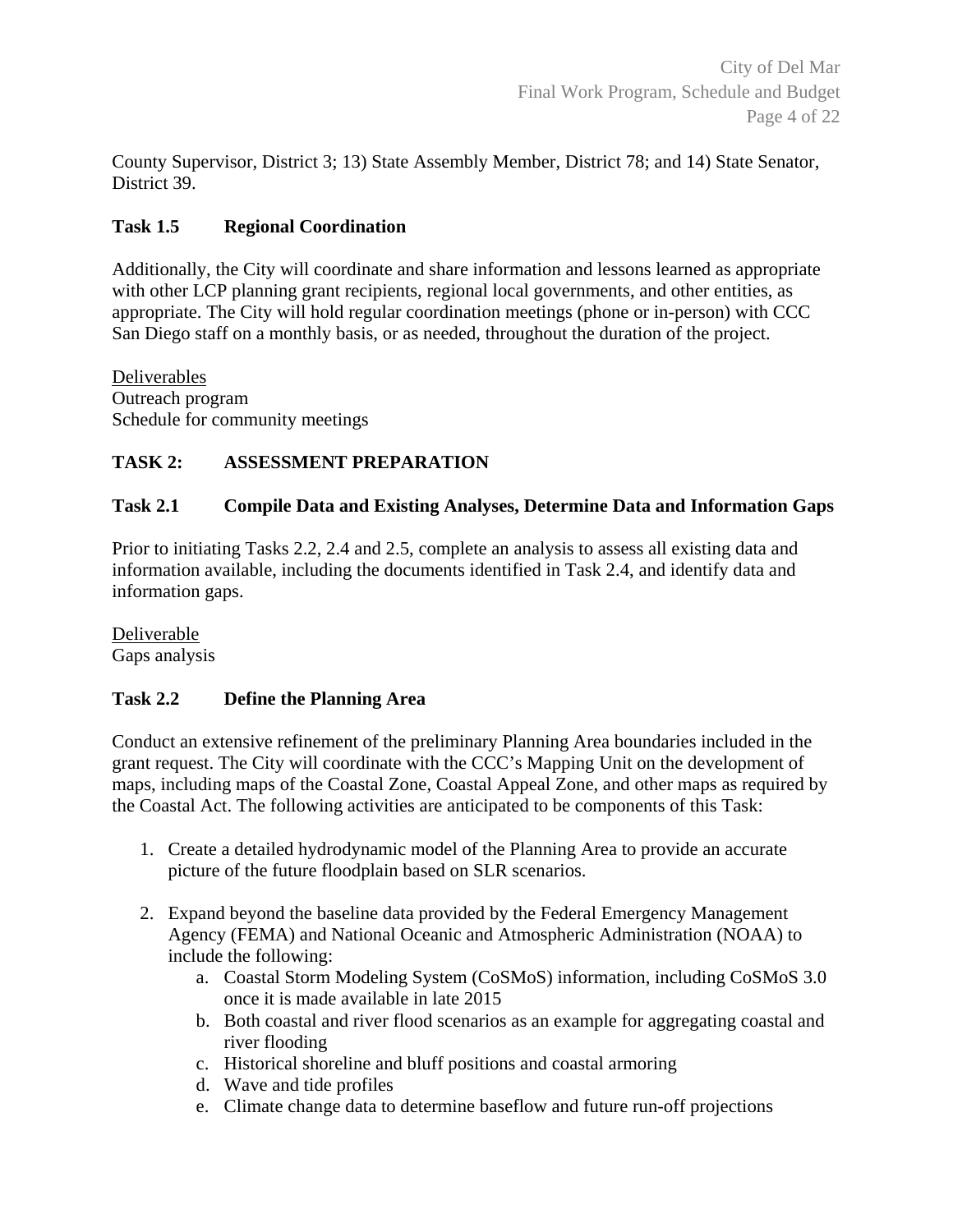- f. A range of SLR projections for 2030, 2060, and 2100 including low and high values for each time period
- g. Culvert outfall and surface discharge points
- h. Backshore characterization (dune, inlet, cliff, and armoring) and geology
- i. Potential erosion impacts of a large storm wave event
- j. Shoreline, bluff, and river sedimentation
- k. Wave modeling and run-up calculations
- 3. Establish planning horizons for years 2030, 2060 and 2100.

# Deliverables

Geographic Information System (GIS) layers outlining the Planning Area as a whole, by site type, and specific sites for use

### **Task 2.3 STAC and Community/Stakeholder Meetings – Planning Area and Assessments**

Facilitate STAC and community/stakeholder meeting(s) to obtain input on Planning Area refinement and proposed methodologies for SLR modeling.

Provide an introduction into the next task that will evaluate vulnerabilities and risks associated with SLR and obtain input.

Deliverables STAC and community meeting reports Stakeholder outreach reports

# **Task 2.4 Vulnerability Assessment Preparation**

The Vulnerability Assessment (VA) serves as part of the underlying foundation for the Adaptation Plan (Task 3) and the LCPA overall. Specifically, the VA will provide an understanding of the degree of vulnerability posed to the City's beaches, lagoons, bluffs, visitorserving amenities, public access areas, residential/commercial, and infrastructure by examining the magnitude of risks and sensitivities associated with SLR and coastal flooding, and combination of SLR and storms or extreme high water events. In addition, the VA will examine historical erosion and storm data along the City's coastline, and the results of the hydrodynamic model of the Planning Area created in Task 2.2.

Several studies and projections have been completed in the region that includes information and data on SLR. To the maximum extent feasible, the VA will include the existing data and analyses from the following studies and projections:

1. Coastal Storm Modeling System (CoSMoS): Southern California 1.0, including CoSMoS Southern California 3.0 once it is made available in late 2015 *http://cosmos.deltares.nl/SoCalCoastalHazards/index.html*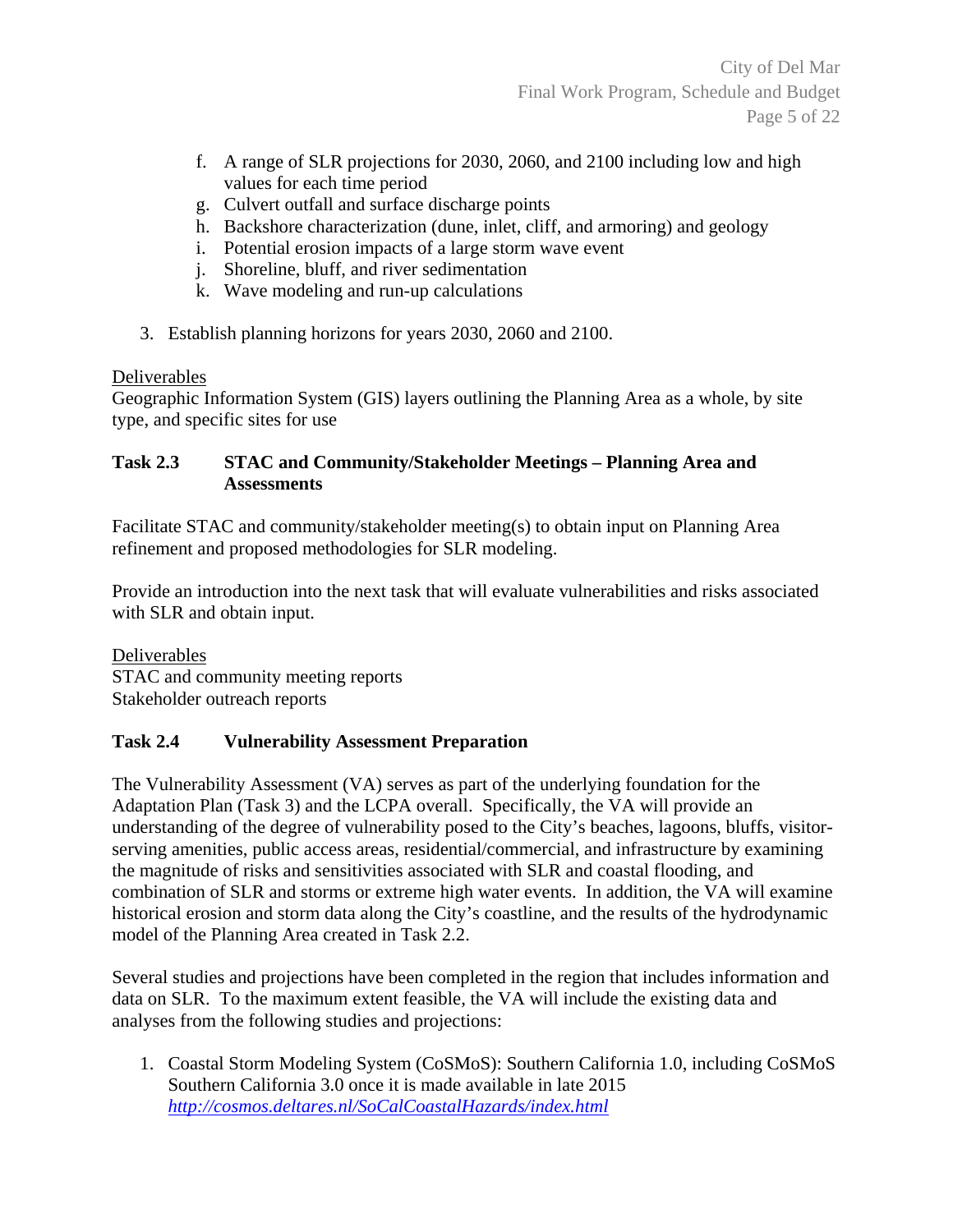CoSMoS 1.0 was initially developed and tested for the Southern California coast in collaboration with Deltares. The Southern California 1.0 study area extends 470 kilometers from Pt. Conception, California, south to the Mexican border and includes microtidal basins but has few significant inlets or narrow straits that would focus tidal currents in the nearshore. The coastline is highly variable in terms of its orientation (west to south facing), morphology (rocky to wide, flat beaches), structures (seawalls, jetties, groins, breakwaters, and so on), exposure (open to significant island sheltering), and backbeach development (for example, rural coast to urban beach front). CoSMoS 1.0 will be used to assess coastal vulnerability within the region.

CoSMoS 3.0 is currently in development and is anticipated for completion in Fall 2015. Funding for the updated study has been provided from the California Coastal Conservancy with additional support from local jurisdictions, and features top coastal and climate scientists from Scripps Institution of Oceanography, Oregon State University, the private sector, and USGS. As part of CoSMoS 3.0, model enhancements for Southern California will include the following elements to be used to assess coastal vulnerability in the region.

- Long-term coastal evolution modeled, including sandy beaches and cliffs
- Downscaled winds from Global Climate Models (GCMs) for locally generated seas and surge
- Discharge from rivers for event response and long-term sediment supply
- An improved baseline-elevation Digital Elevation Model (DEM) developed by the California Coastal Conservancy and the National Oceanic and Atmospheric Administration (NOAA) that incorporates the most recent bathymetric and topographic surveys available
- 2. Coastal Data Information Program at Scripps Institution of Oceanography *http://cdip.ucsd.edu/*

The Coastal Data Information Program (CDIP) at Scripps Institute of Oceanography (SIO) is a valuable, local resource for obtaining environmental data on a number of wave and beach conditions. As part of the LCPA, this source would be used to research historical trends of wave and beach profile information monitored by CDIP since 1975. Additional sources will include the Focus 2050 Study that was created in large part by SIO in 2008. The Study assessed SLR in six low-lying areas in San Diego County and is one of first comprehensive regional assessment of climate change impacts to San Diego County. The range of impacts presented in the Study (which includes SLR as one such impact) are based on projections of climate change using three climate models and two emissions scenarios drawn from those used by the Intergovernmental Panel on Climate Change (IPCC). As part of the LCPA, the models and scenarios utilized in the study would be used to help determine comparable effects of SLR and coastal flooding impacts in the City, respectively.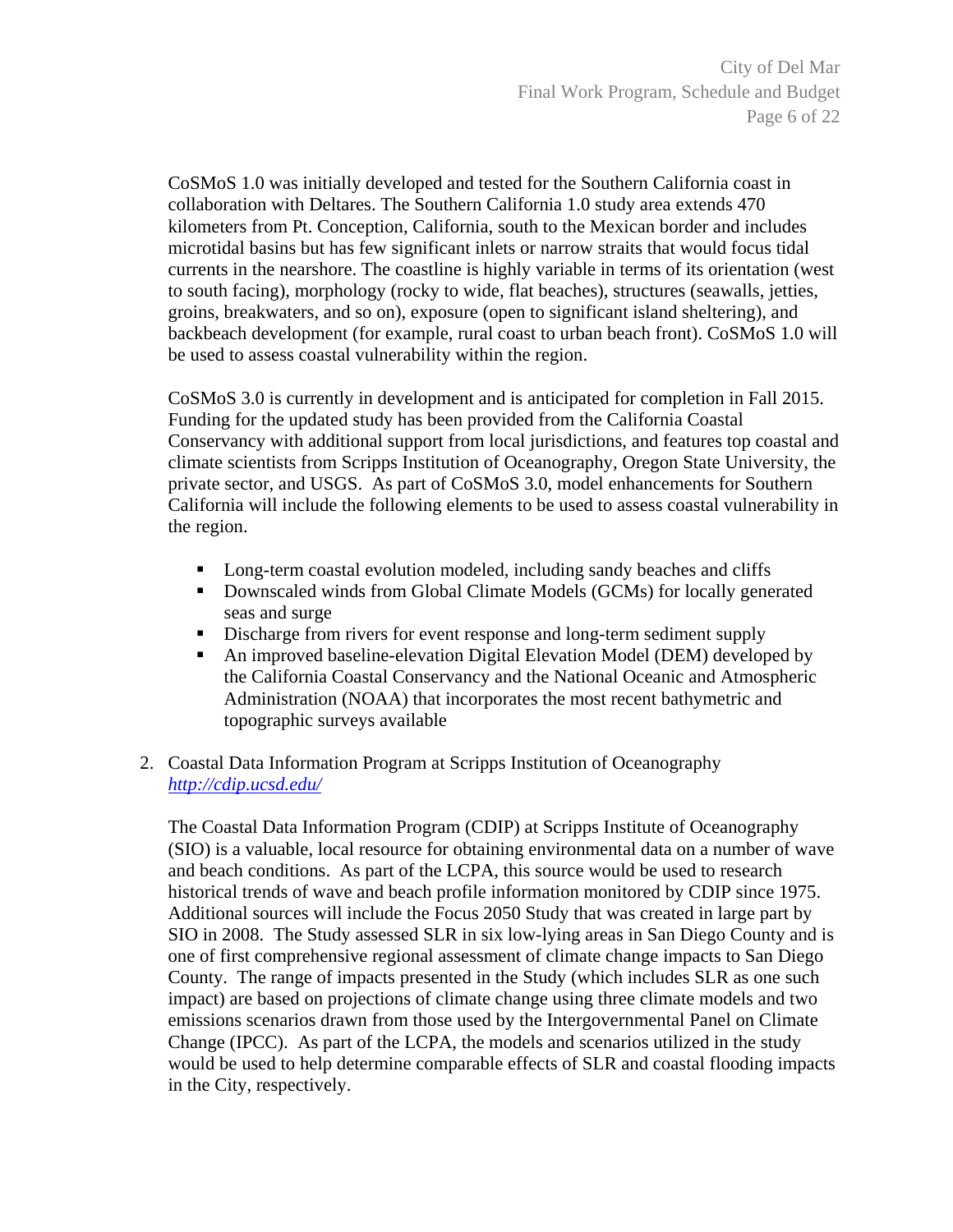City of Del Mar Final Work Program, Schedule and Budget Page 7 of 22

3. CCC Draft Sea-Level Rise Policy Guidance *http://www.coastal.ca.gov/climate/slrguidance.html* 

 The City will use the best available science on SLR, the CCC's Draft Sea Level Rise Guidance document, and the Final Sea Level Rise Guidance Document, once adopted by the CCC, to inform the LCP update. It will be a fundamental component of the design methodologies considered for use in planning and regulating development at risk of SLR impacts. The Guidance provides techniques for assessing SLR vulnerability, and strategies for reducing risks from SLR. The Guidance contains guiding principles for addressing SLR in California's Coastal Zone; a discussion of the best available science on SLR; and step-by-step guidance for addressing SLR in LCPs and the Coastal Development Permit process, the two fundamental land use planning and regulatory mechanisms established by the California Coastal Act. The Guidance will assist in the preparation of the LCPA and in addressing SLR in future coastal development permits issued by the City.

4. Sea-rise projection analysis in the San Diego Bay Sea Level Rise Strategy prepared by ICLEI-Local Governments for Sustainability USA, with the support of the San Diego Foundation

*http://www.icleiusa.org/climate\_and\_energy/Climate\_Adaptation\_Guidance/san-diegobay-sea-level-rise-adaptation-strategy-1* 

The San Diego Bay Sea Level Rise Strategy was completed in January 2012 through a collaborative effort by the San Diego Unified Port District, the San Diego County Regional Airport Authority, and five bay front cities including San Diego, National City, Chula Vista, Imperial Beach, and Coronado. The Strategy is a useful source of information for the LCPA since it provides an initial framework of organizing stakeholder engagement and guiding principles to utilize during the course of the process. The Strategy consists of a VA that evaluates how community assets could be impacted by SLR; and a Recommendations Section to build in resilience of those community assets. The Strategy would be used as a reference document in developing its VA and Adaptation Plan. Even though the Strategy was targeted on jurisdictions surrounding San Diego Bay, the Strategy will provide valuable guidance on assessing vulnerabilities typical of those in the San Diego region. These include ecosystems and critical species, stormwater management and wastewater, potable water, local transportation facilities, building stock, emergency response facilities, parks and recreation areas, and public access. The Strategy provides some historical data for SLR analysis in San Diego Bay between 1910 and 2010, and projected sea-level change by 2050 and 2100, which would be considered as part of the City's analysis. The Strategy further illustrates SLR management practices that were identified by the participating jurisdictions for implementation, including hard defense, soft defense, accommodation, and withdrawal.

5. Sea-rise projection and mitigation analysis in the San Diego County Hazard Mitigation Plan Update *http://www.sandiegocounty.gov/oes/emergency\_management/oes\_jl\_mitplan.html*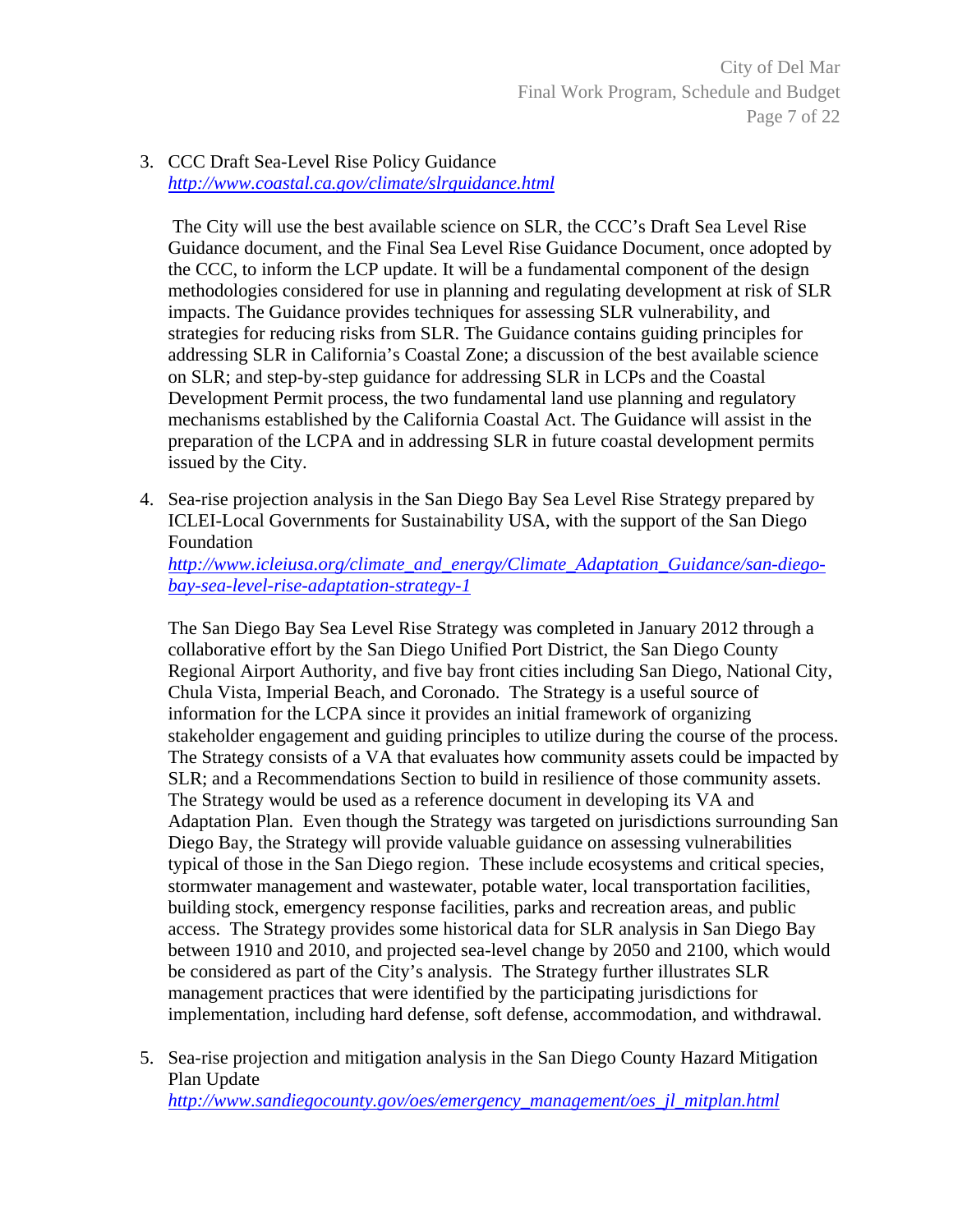City of Del Mar Final Work Program, Schedule and Budget Page 8 of 22

The Multi-jurisdictional Hazard Mitigation Plan is a countywide plan that identifies risks and ways to minimize damage caused by natural and manmade disasters (of which coastal storm/erosion is included). The Plan covers 20 beachfront and non-beachfront jurisdictions, and provides tools for enhancing public awareness and improving interjurisdictional coordination, and gives a methodology for promoting compliance with hazard regulations. The Plan was last revised in 2010 and is currently undergoing another review to reflect changes in hazards threatening San Diego, as well as the programs in place to minimize or eliminate those hazards. The Plan would be used as a reference document in developing the Risk Assessment as it provides some preliminary data on potential hazard-related exposure and loss in the City including exposed population, residential and commercial buildings, and critical facilities based on projections provided by FEMA, the National Inventory of Dams, and the University of Southern California on coastal storm/erosion, dam failure, 100- and 500- year flooding, and tsunami. The Plan also provides general goals, objectives, and actions to assist in achieving the City's hazard mitigation goals.

6. Bridge assessment analysis from the San Diego Double Track Project for the replacement of the Camino del Mar pedestrian and vehicle bridge, and the railroad trestle bridge crossing the inlet to the San Dieguito Lagoon *http://www.keepsandiegomoving.com/Lossan/lossan\_san\_dieguito\_double\_track.aspx* 

Over the next 20 years, the San Diego Association of Governments (SANDAG) plans to construct approximately \$1 billion in improvements in the 60-mile San Diego segment of the 351-mile Los Angeles-San Diego-San Luis Obispo (LOSSAN) rail corridor, including a primary effort to double-track the corridor from Orange County to downtown San Diego. Specific to the City, this project would result in the replacement of a 100 year-old, wooden trestle train bridge over the San Dieguito River Bridge, add a mile of second mainline rail track from Solana Beach to Del Mar, and construct a special events platform at the Del Mar Fairgrounds for North County Transit District (NCTD) Coaster and Amtrak Pacific Surfliner trains. The new bridge and tracks would be elevated above the 100-year floodplain. In addition, a second project is under consideration to replace the existing Camino del Mar vehicle and pedestrian bridge over the San Dieguito River. The relevant material contained in the technical and environmental analysis being prepared by SANDAG (estimated completion date in early 2015) would be used to assist in the City's VA and Risk Assessment, as well as Adaptation Planning methodologies.

7. Shoreline preservation strategies, storm-related flooding analysis and coastal modeling within the San Dieguito River Valley *http://www.sandag.org/index.asp?subclassid=32&fuseaction=home.subclasshome* 

SANDAG has prepared several resources as part of its regional shoreline monitoring program and sand replenishment programs for several beaches between Oceanside and Imperial Beach, of which Del Mar's North Beach area is included. As part of its shoreline monitoring program, SANDAG has measured the changes in beach width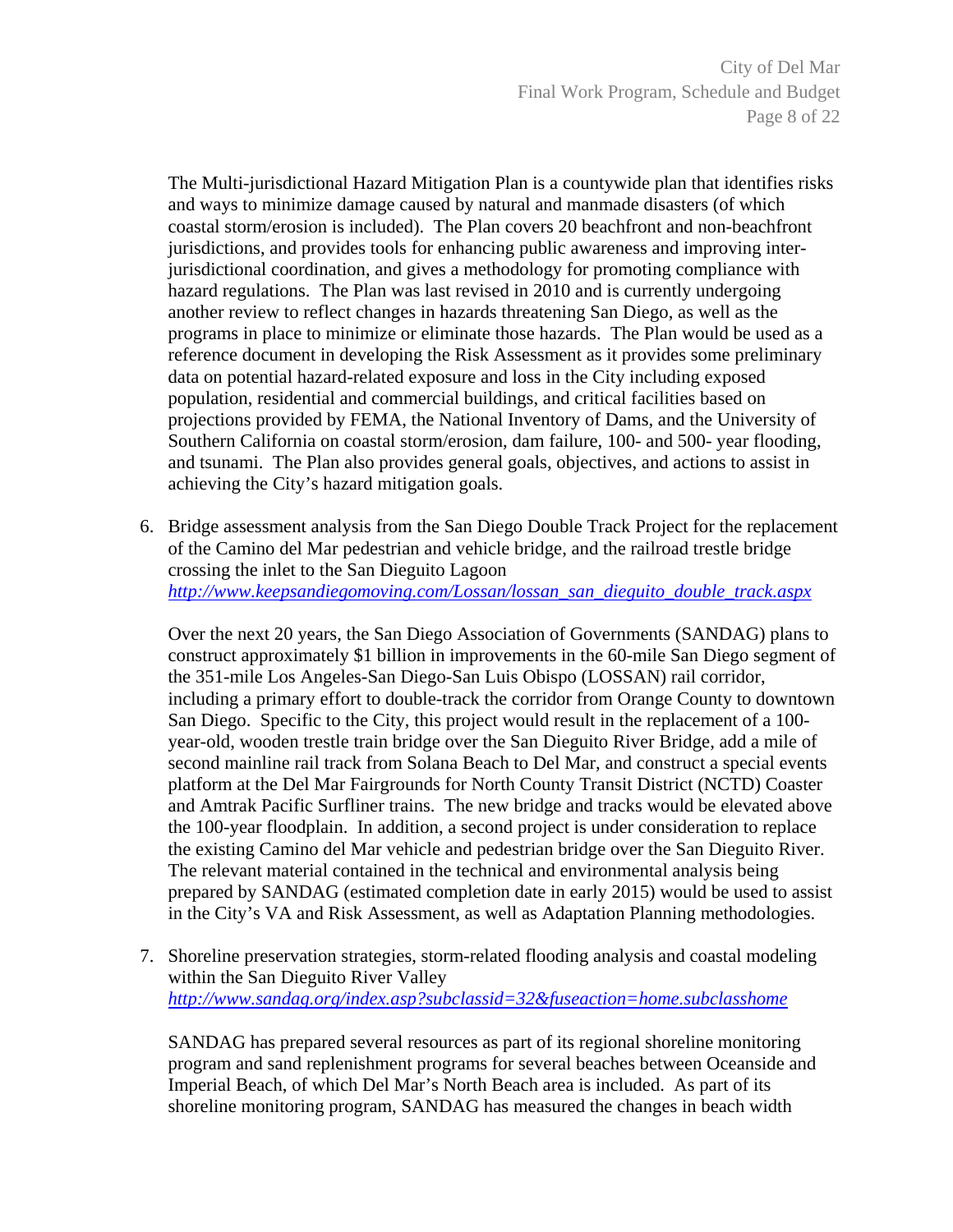overtime, documents the benefits of sand replenishment projects and helps to improve the design and effectiveness of beach fills. Collectively, this information would be used to help determine comparable effects of SLR and coastal flooding impacts in the City, respectively, and provide guidance on preparation of the VA and Adaptation Plan.

- Regional Shoreline Monitoring Program, beach profile data, yearly monitoring reports, and information on the 2001 and 2012 Regional Beach Sand Project is available at: http://www.sandag.org/index.asp?classid=17&subclassid=32&projectid=298&fuseact ion=projects.detail
- SANDAG's Shoreline Preservation Strategy for the San Diego Region, July 1993 is available at: http://www.sandag.org/uploads/publicationid/publicationid\_1256\_5880.pdf
- 8. SLR analysis included in the preliminary bridge assessments/optimizations for both the Interstate 5 (I-5) and the rail corridors were conducted as a part of the North County Corridor (NCC) Public Works Plan/Transportation and Resource Enhancement Program (PWP/TREP) *http://www.keepsandiegomoving.com/North-Coast-Corridor/North-Coast-PWP.aspx*
- 9. Long-term beach profile monitoring data completed by Southern California Edison (SCE) in association with the San Dieguito Wetlands Restoration Project

*http://coastalenvironments.com/reports/* 

The following activities are anticipated to be components of this Task:

- 1. Identify site-specific areas ("sites") to analyze impacts resulting from SLR, including beaches, lagoons, bluffs, visitor-serving amenities, residential/commercial, and infrastructure.
- 2. Evaluate SLR and flooding impacts to public access to and along the shoreline.
- 3. Utilize modeling data to examine the magnitude of SLR impacts to the sites.
- 4. Create a vulnerability matrix to identify the various sites' relative vulnerability to SLR impacts, based on the following components:
	- a. Exposure
	- b. Sensitivity to SLR impacts
	- c. Adaptive capacity
- 5. Expand detail on the current vulnerability of sites, including:
	- a. Identify the sites' vulnerabilities to existing stressors
	- b. Identify existing conditions that affect the stressors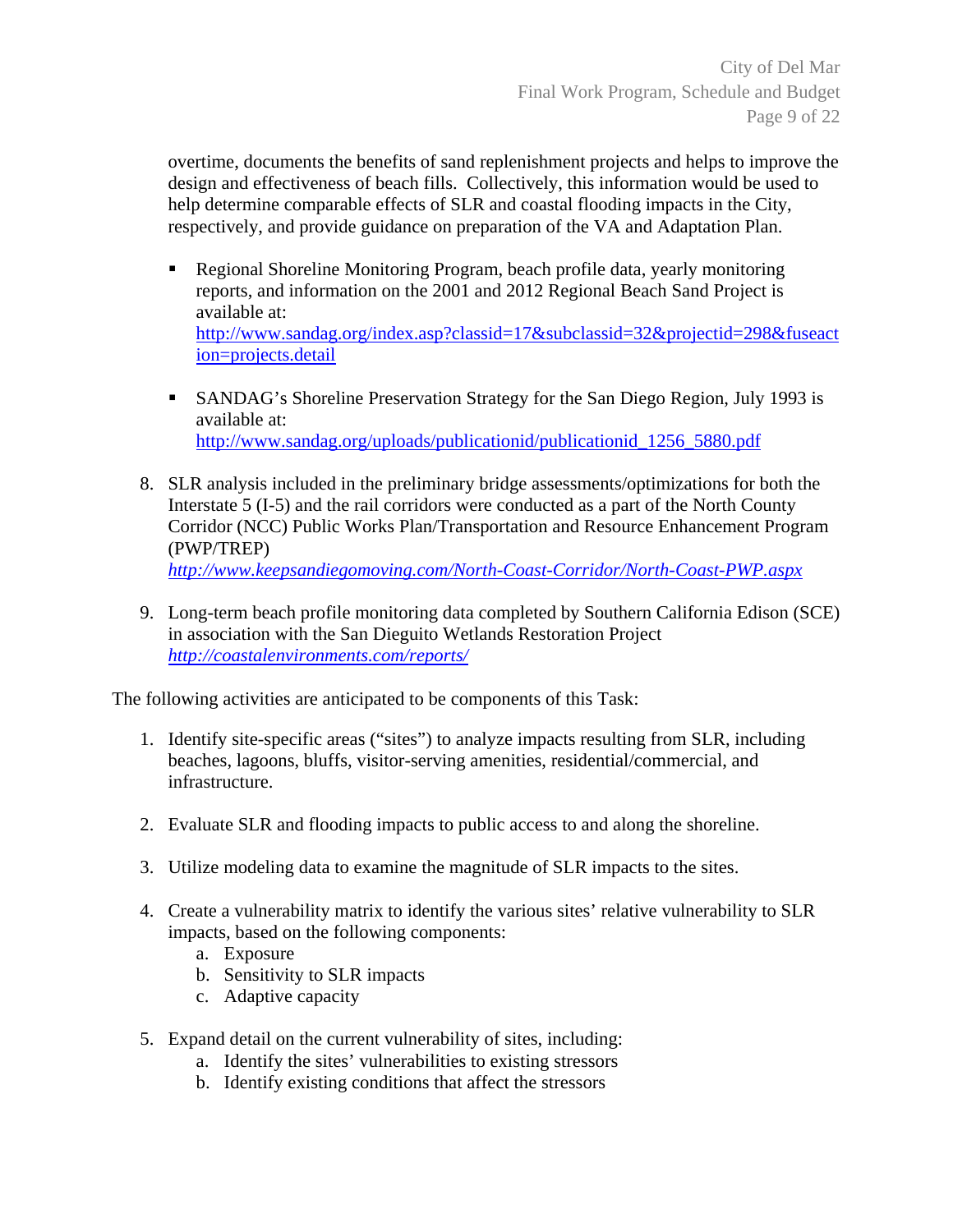City of Del Mar Final Work Program, Schedule and Budget Page 10 of 22

- 6. Estimate the following future resource conditions:
	- a. Projected change in conditions with associated time periods
	- b. Projected impacts to conditions [without adaptation actions]
	- c. Projected changes in existing stressors
	- d. New stressors resulting from changed conditions
- 7. Estimate the following future vulnerabilities:
	- a. Estimate sites' sensitivities to SLR change
	- b. Estimate sites' resiliency to SLR change
- 8. Analyze the following:
	- a. Sites' current ability to accommodate SLR change
	- b. Barriers to the sites' ability to accommodate SLR change
	- c. Existing stressors that affect the sites in ways that will limit the ability to accommodate SLR change
	- d. Rate of projected change compared to the rate of site adaptability
	- e. Current efforts to address SLR impacts
- 9. Produce a ranking system against a range of SLR scenarios for the 2030, 2060 and 2100 planning horizons to assess and prioritize the vulnerability of the Planning Area as a whole, by site type, and by specific site.

Deliverable Vulnerability Assessment draft GIS layers for identified hazard zones

#### **Task 2.5 Risk Assessment Preparation**

The Risk Assessment (RA) will evaluate how expected sea-level rise impacts will affect people, development, infrastructure, and natural resources located in areas vulnerable to sea-level rise. In addition, the RA will prioritize areas to target with SLR strategies as part of an Adaptation Plan (Task 3).

The following activities are anticipated to be components of this Task:

- 1. Identify the specific hazards creating risks either caused or exacerbated by SLR change.
- 2. Determine the consequences associated with SLR changes that have the potential to carry environmental, financial, public accessibility, and social costs.
- 3. Determine risk by assessing the likelihood and relative consequences of identified hazards.
- 4. Prioritize at-risk components in context to other identified risks.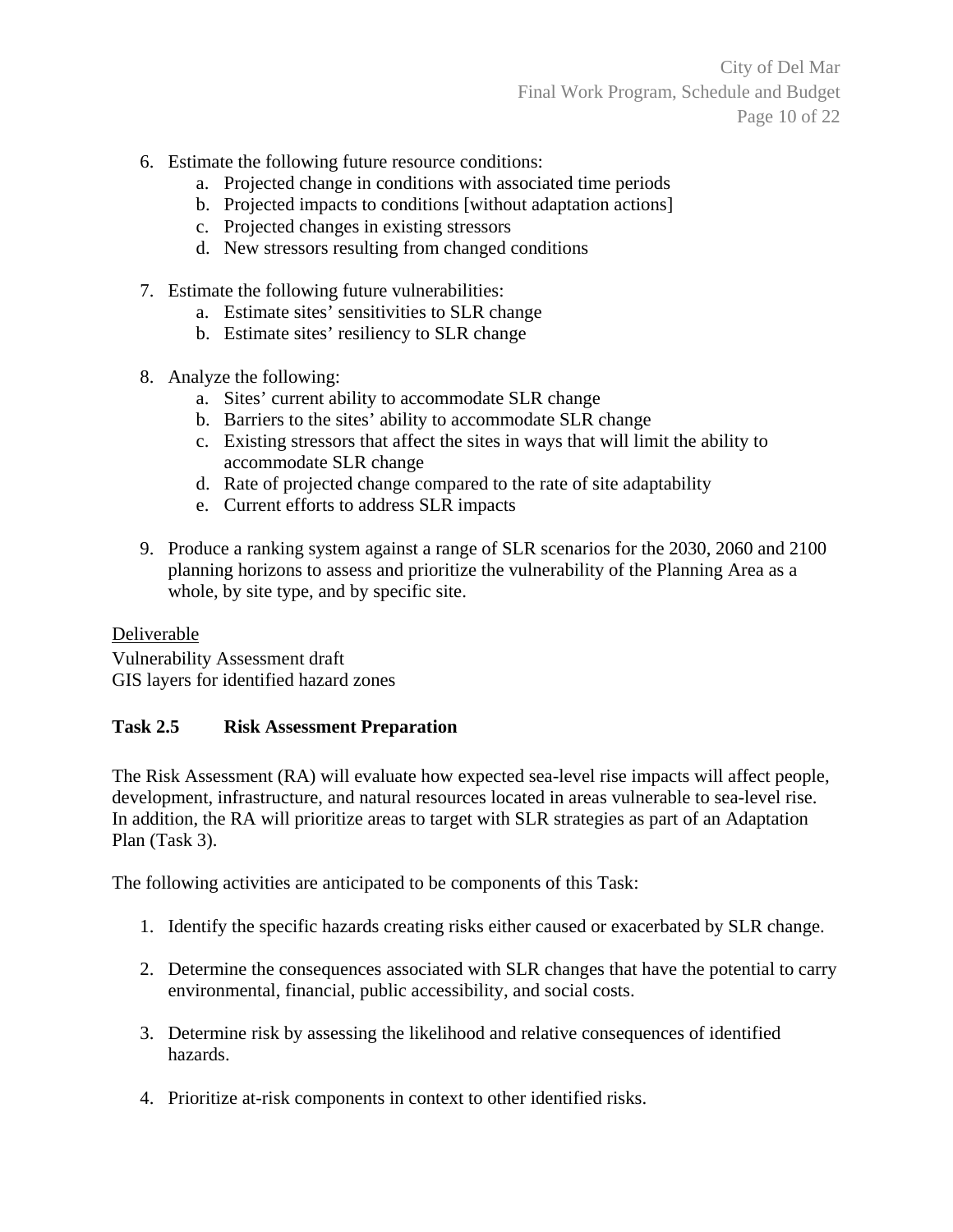City of Del Mar Final Work Program, Schedule and Budget Page 11 of 22

- 5. Assess risk mitigation that includes the following components:
	- a. Whether or not adaptation is appropriate
	- b. Timing and location to focus adaptation efforts

Deliverables Risk Assessment draft

### **Task 2.6 STAC and Community/Stakeholder Meetings – Assessments**

Facilitate STAC and community/stakeholder meeting(s) to feedback on the VA and RA, including site locations, vulnerabilities, and risks/hazards.

Provide an introduction into the next task that will evaluate vulnerabilities and risks associated with SLR and obtain early input on the development of an Adaptation Plan (Task 3.1).

Deliverables STAC and community meeting reports Stakeholder outreach reports

# **TASK 3: ADAPTATION PLAN DEVELOPMENT**

# **Task 3.1 Determine SLR Strategies and Adaptation Plan Preparation**

The Adaptation Plan (AP) will serve as the City's long-range planning guide for SLR management and will be integrated into the City's LCP, and will draw from the prior work completed under Tasks 1 and 2. Specifically, the AP will identify and require effective shoreline Accommodation, Protection, and Retreat strategies through a rigorous analysis of SLR and community/stakeholder input.

In development of the adaptation strategies, preference will be given to adaptation measures that adhere to the *Safeguarding California Plan: Reducing Climate Risk* principles (http://resources.ca.gov/docs/climate/Final\_Safeguarding\_CA\_Plan\_July\_31\_2014.pdf), including measures that protect California's most vulnerable populations, achieve multiple benefits from efforts to reduce climate risks and prioritize green infrastructure solutions, and that integrate climate risk reduction with emissions reductions to the fullest extent possible.

As part of the AP preparation, the City will also evaluate additional measures to further reduce the effects of climate change on the environment. This includes a special emphasis on the confluence of the ocean and San Dieguito River, which occurs in the San Dieguito Lagoon, since the by-product of a changing climate is an increase in the MHTL and potential changes in river flow. This will incorporate analysis that has been completed as part of the City's Greenhouse Gas Inventory and the draft Climate Action Plan, and will utilize its ongoing partnership with the Climate Collaborative Network (CCN), of which the City is an active participating member.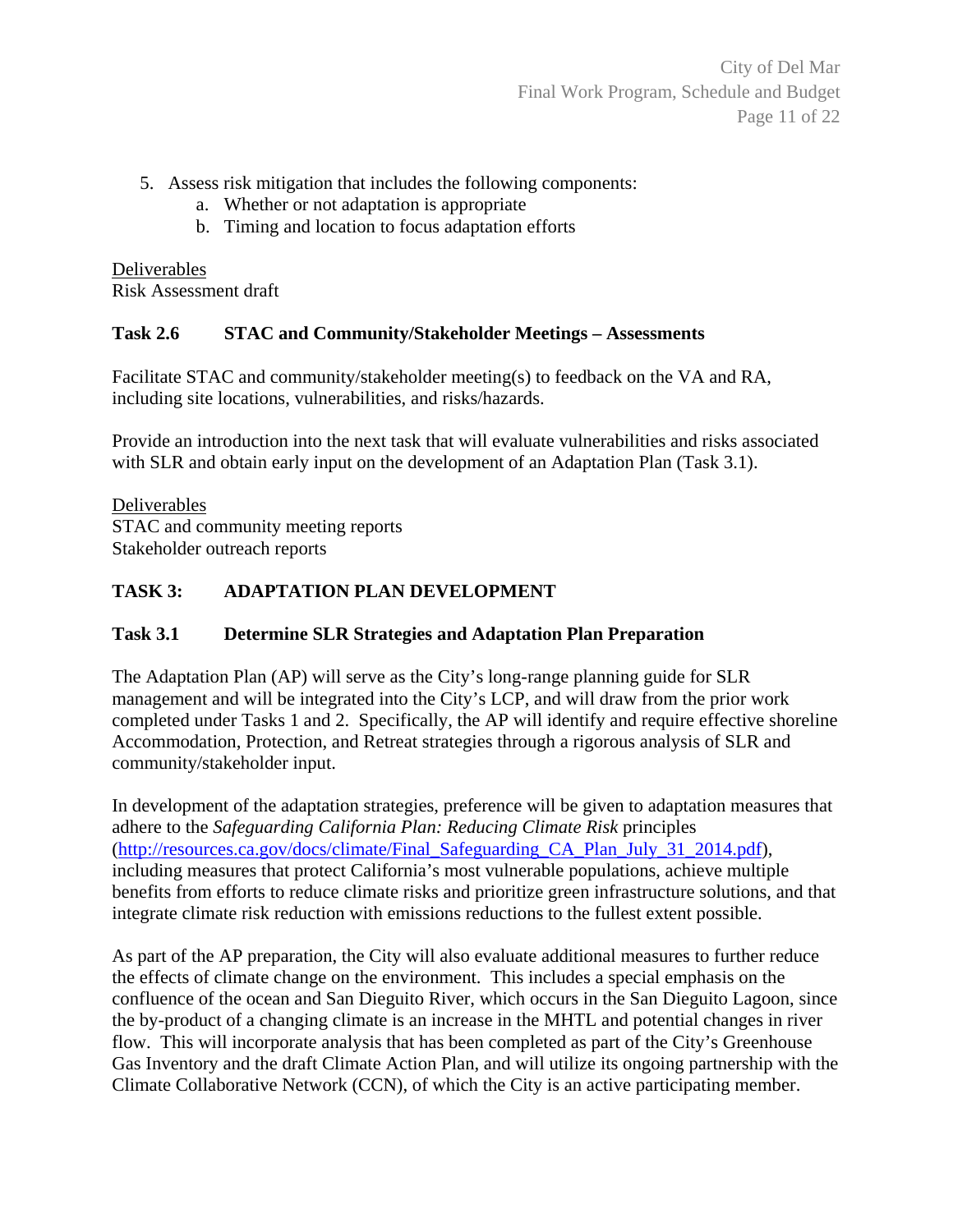Development of long-range planning for SLR and coastal flooding management will include the following activities:

- 1. Complete a rigorous analysis of the established Planning Area against VA and RA findings incorporating community/stakeholder input.
- 2. Identify effective shoreline Accommodation, Protection, and Retreat strategies applied to each site type and/or specific site.
- 3. Assess the ability of adaptation strategies to protect public access to and along the shoreline, scenic views, sensitive habitats, and other coastal resources.
- 4. Evaluate whether the Beach Overlay Zone and Shoreline Protection Area (LCP IO Chapter 30.50) will be effective in protecting public access in the future from SLR and the combined impact of SLR and coastal flooding.
- 5. Evaluate whether other accommodation strategies and provisions in the LCP, specifically the Lagoon Overlay Zone (IO Chapter 30.53), Coastal Bluff Overlay Zone (IO Chapter 30.55), Floodplain Overlay Zone (IO Chapter 30.56) will be effective in protecting vulnerable coastal resources from the combined impact of SLR and coastal flooding.
- 6. Evaluate strategies for climate change adaptation, with an emphasis on potential impacts to the confluence of the ocean and San Dieguito River in the San Dieguito Lagoon with consideration for changing conditions to the (upstream) coastal watershed, sediment transport, and sediment management activities.
- 7. Evaluate impacts and opportunities for sediment management processes associated with SLR and coastal flooding with respect to beach nourishment, wetland preservation, and water quality improvements.
- 8. Evaluate strategies against timeframe of risks, cost-benefit considerations, and constraints and/or limitations.
- 9. Develop operational responses and design strategies for each site type and/or specific site based on identified adaptation strategy.
- 10. Develop detailed policy guidance for operational responses.
- 11. Develop detailed design guidelines and protocol for design strategies.
- 12. Review the LCP for inconsistencies with operational responses and design guidelines and protocol.
- 13. Prepare new GIS layers for adaptation strategies. The City will work with the CCC's Mapping Unit to develop LCP maps.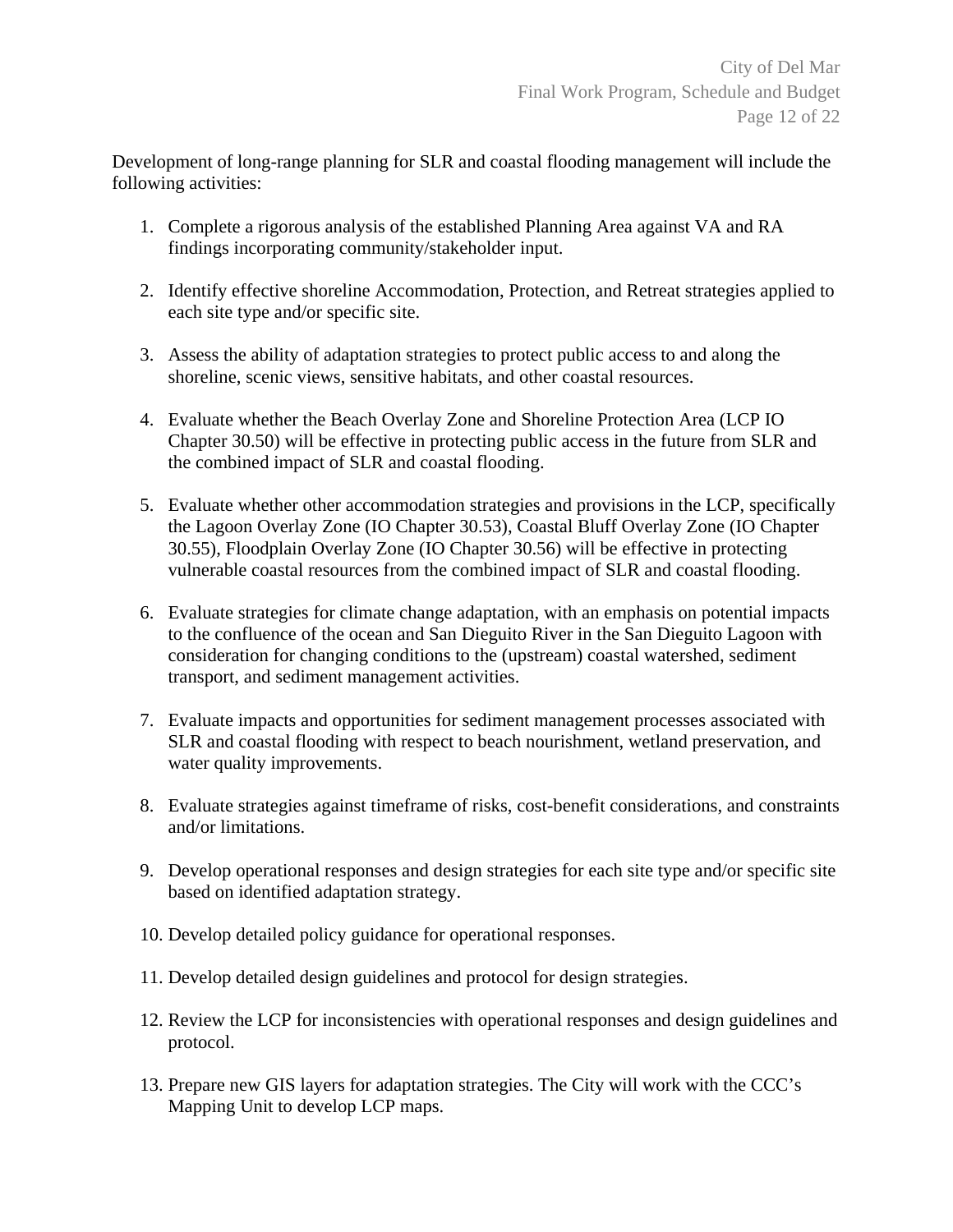- 14. Draft framework summary for incorporation of LCP amendments.
- 15. Identify final modifications to the Planning Area, SLR modeling, VA and/or RA, if needed.

#### Deliverable

Adaptation Plan draft GIS layer for selected adaptation strategies Draft framework for incorporation into the LCP Final Planning Area GIS layers, if modified Final Vulnerability and/or Risk Assessments, if modified

### **Task 3.2 STAC and Community/Stakeholder Meetings – Adaptation Plan**

Facilitate multiple STAC and community/stakeholder meetings to obtain input on SLR adaptation strategies including accommodation, protection, and retreat.

Deliverables STAC, community meeting and stakeholder outreach reports

### **TASK 4: AMENDMENT DRAFTING**

#### **Task 4.1 Draft Amendments to the Del Mar LCP**

Based on the information completed in Tasks 1, 2 and 3, a formal amendment to the LCP will be drafted. The LCPA is anticipated to add a new chapter to the LCP IO specific to SLR with necessary modifications to existing IO provisions and LUP policies. Specific modifications to the IO and LUP would largely be understood during the preparation of the Adaptation Plan in Task 3.1. Should changes to the LUP be deemed necessary, the City anticipates filing for a consolidated LCPA submittal that includes changes to both the IO and LUP. In addition, modifications may be included to the Overlay Zone maps and the Post-LCP Permit and Appeal Jurisdiction Map in order to reflect existing tidelands and lands below the MHTL, with consideration for delineating future changes to tidelands and MHTL based on SLR and climate change. The CCC mapping unit will make certain maps, including the Post-LCP Permit and Appeal Jurisdiction Map, as required by the Coastal Act.

The City will submit the draft LCP documents (text, maps, and/or exhibits) to CCC staff in paper hardcopy as well as an electronic copy in permanent format (such as an Adobe Acrobat .pdf file) and one electronic copy in an editable format (such as in Microsoft Word .doc).

Deliverables Draft LCPA Amended Overlay Zone maps Amended Post-LCP Permit and Appeal Jurisdiction Map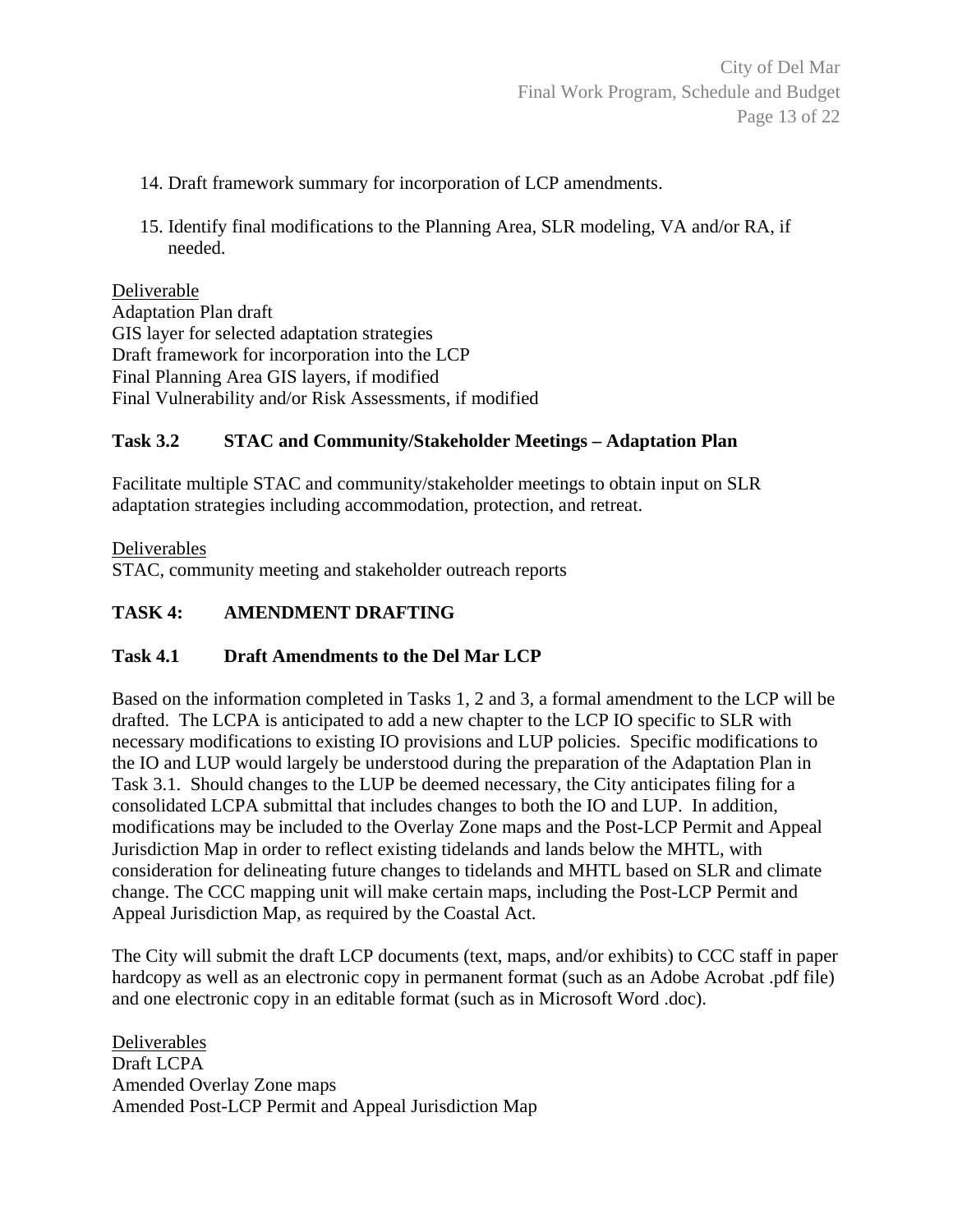### **Task 4.2 Identify and Prepare Corollary Amendments**

The DMMC and Community (General) Plan will be evaluated to identify any corresponding sections that would require corollary amendments consistent with the LCPA.

Deliverable

Draft amendment outline to the DMMC and Community Plan

### **TASK 5: CITY PUBLIC HEARINGS**

#### **Task 5.1 Planning Commission**

Public hearing(s) before the Planning Commission to review the LCPA and corollary amendments.

Deliverable Recommending Resolution to the City Council

### **Task 5.2 City Council**

Public hearing(s) before the City Council to review the LCPA and corollary amendments.

Deliverable

Resolution approving the LCPA and corollary amendments, and authorizing LCPA submittal to the CCC for review and certification.

# **TASK 6: LCPA SUBMITTAL TO CCC**

#### **Task 6.1 Submit LCPA package to CCC for review and certification**

Formal LCPA submittal to the CCC prior to the grant deadline of May 2017. The City will submit the LCP documents (text, maps, and/or exhibits) to CCC staff in paper hardcopy as well as an electronic copy in permanent format (such as an Adobe Acrobat .pdf file) and one electronic copy in an editable format (such as in Microsoft Word .doc).

Additional information may be requested by CCC staff prior to completing the LCPA review and scheduling for hearing.

# **Task 6.2 CCC Certification Hearing**

CCC hearing on the City's LCPA. Note that additional time may be needed in the event of the following actions by the CCC: 1) follow-up City Council meeting to consider any suggested modifications to the LCPA; 2) resubmittal to the CCC; and 3) follow-up CCC certification hearing.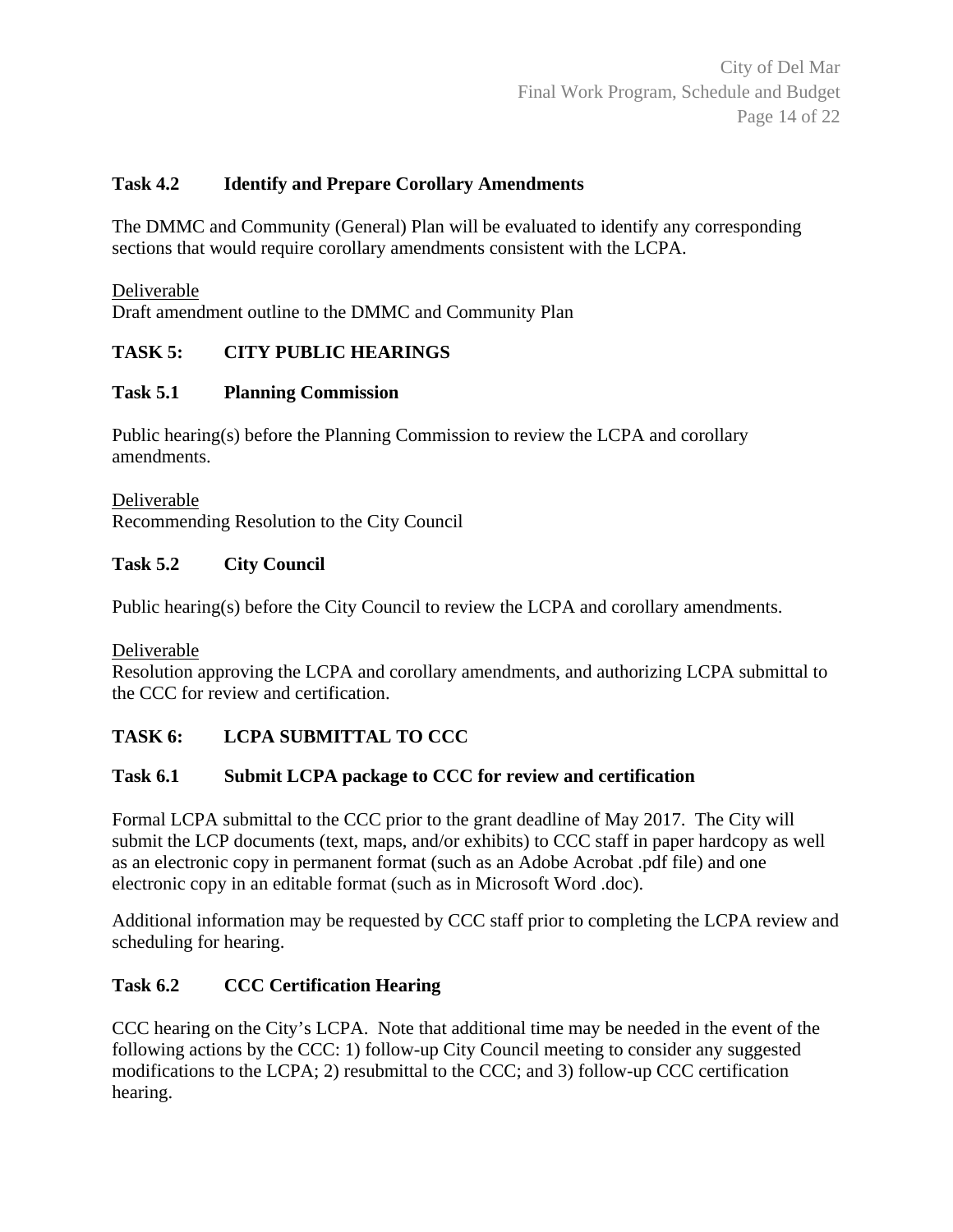City of Del Mar Final Work Program, Schedule and Budget Page 15 of 22

#### **Task 7 Coordination with Coastal Commission**

The City will hold regular coordination meetings (phone or in-person) with CCC San Diego Coast District staff every other monthly, or as needed, throughout the entire grant period. This task involves early review of work products by the CCC staff and iterative exchange of comments between the City and the CCC staff.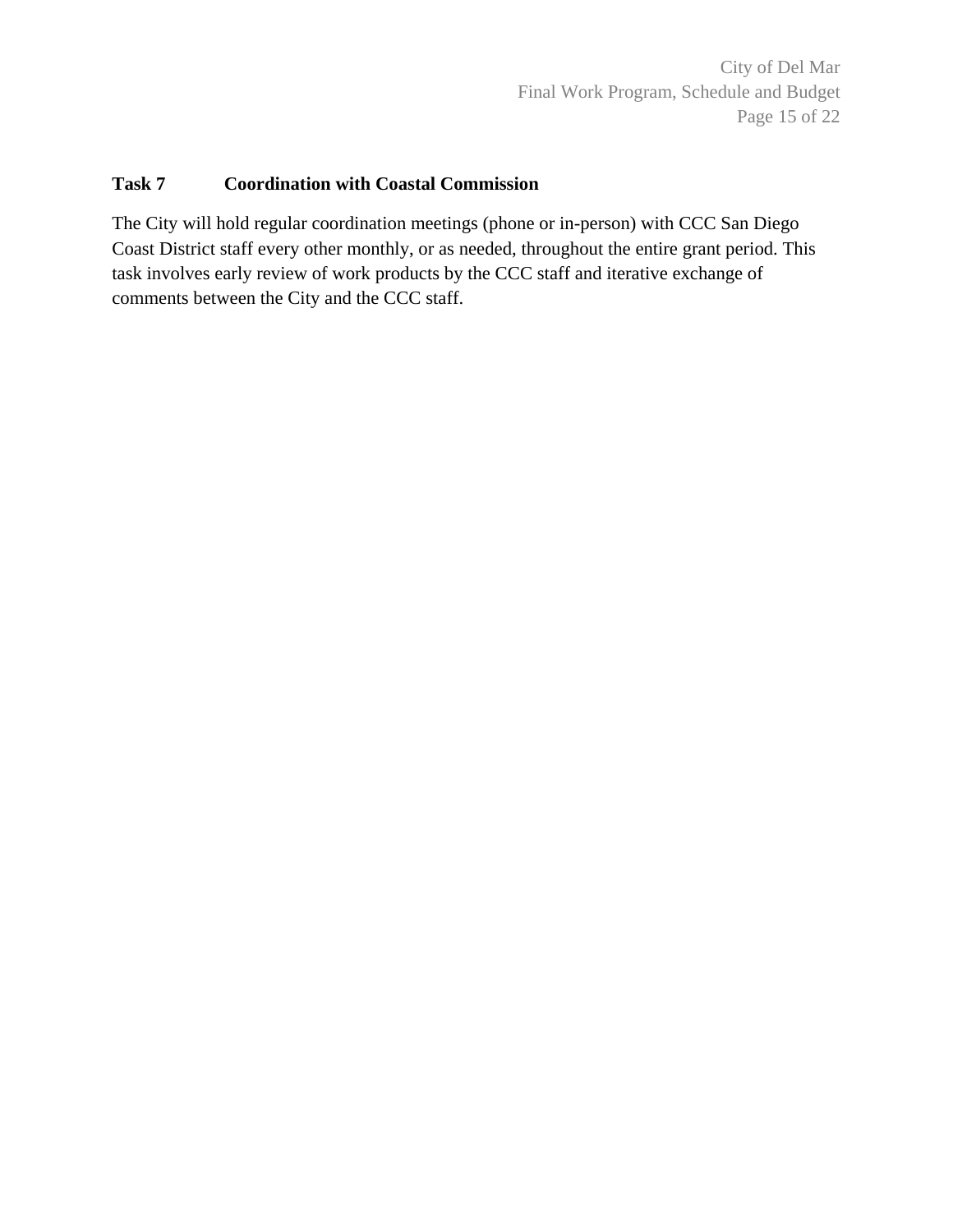# **III. SCHEDULE**

# **Term of Project: April 16, 2015 to April 30, 2017**

| <b>Project Schedule</b>                                                                                                                                                                                                                                                        | <b>Duration and</b><br><b>Completion Dates</b>                                                                    |
|--------------------------------------------------------------------------------------------------------------------------------------------------------------------------------------------------------------------------------------------------------------------------------|-------------------------------------------------------------------------------------------------------------------|
| <b>Task 1. Project Commencement</b>                                                                                                                                                                                                                                            | April 16, 2015 to<br>September 30, 2015                                                                           |
| 1.1 Issue a Request for Proposal $(RFP)$ – consultant for preparation of<br>technical studies and Tasks 1.4 through 6.2; 43-day RFP period                                                                                                                                     | Opens:<br>April 16, 2015<br>Ends: May 29, 2015                                                                    |
| 1.2 Establish a Stakeholder-Technical Advisory Committee (STAC)                                                                                                                                                                                                                | July 6, 2015                                                                                                      |
| 1.2 Consultant Selection                                                                                                                                                                                                                                                       | August 3, 2015                                                                                                    |
| 1.4 Prepare the Public Involvement Process                                                                                                                                                                                                                                     | September 8, 2015                                                                                                 |
| 1.5 Regional Coordination                                                                                                                                                                                                                                                      | April 16, 2015 to<br>April 30, 2017                                                                               |
| Deliverables<br>1.1 Confirmation of RFP posting<br>1.2 Initial roster of STAC members and prelim meeting schedule<br>1.3 Executed consultant contract<br>1.3 Summary of consultant RFPs received and interviewed<br>1.4 Outreach program<br>1.4 Schedule of community meetings | April 16, 2015<br>July 31, 2015<br>August 21, 2015<br>August 21, 2015<br>September 30, 2015<br>September 30, 2015 |
| <b>Task 2. Assessment Preparation</b>                                                                                                                                                                                                                                          | <b>August 21, 2015 to</b><br>April 29, 2016                                                                       |
| 2.1 Compile Data and Existing Analyses, Determine Data and<br><b>Information Gaps</b>                                                                                                                                                                                          | September 30, 2015                                                                                                |
| 2.2 Define Planning Area                                                                                                                                                                                                                                                       | December 4, 2015                                                                                                  |
| 2.3 STAC and Community/Stakeholder Meetings - Planning Area and<br><b>Assessments</b>                                                                                                                                                                                          | December 11, 2015                                                                                                 |
| 2.4 Vulnerability Assessment Preparation                                                                                                                                                                                                                                       | February 8, 2016                                                                                                  |
| 2.5 Risk Assessment Preparation                                                                                                                                                                                                                                                | March 14, 2016                                                                                                    |
| 2.6 STAC and Community/Stakeholder Meetings - Assessments                                                                                                                                                                                                                      | April 15, 2016                                                                                                    |
| Deliverables                                                                                                                                                                                                                                                                   |                                                                                                                   |
| 2.1 Gaps analysis                                                                                                                                                                                                                                                              | September 30, 2015                                                                                                |
| 2.2 GIS layers for project area and sub-areas                                                                                                                                                                                                                                  | January 29, 2016                                                                                                  |
| 2.3 STAC and community meeting reports                                                                                                                                                                                                                                         | January 29, 2016                                                                                                  |
| 2.3 Stakeholder outreach reports                                                                                                                                                                                                                                               | January 29, 2016                                                                                                  |
| 2.4 Vulnerability Assessment draft                                                                                                                                                                                                                                             | April 30, 2016                                                                                                    |
| 2.4 GIS layer for hazard zones                                                                                                                                                                                                                                                 | April 30, 2016                                                                                                    |
| 2.5 Risk Assessment draft                                                                                                                                                                                                                                                      | April 30, 2016                                                                                                    |
| 2.6 STAC and community meeting reports<br>2.6 Stakeholder outreach reports                                                                                                                                                                                                     | April 30, 2016<br>April 30, 2016                                                                                  |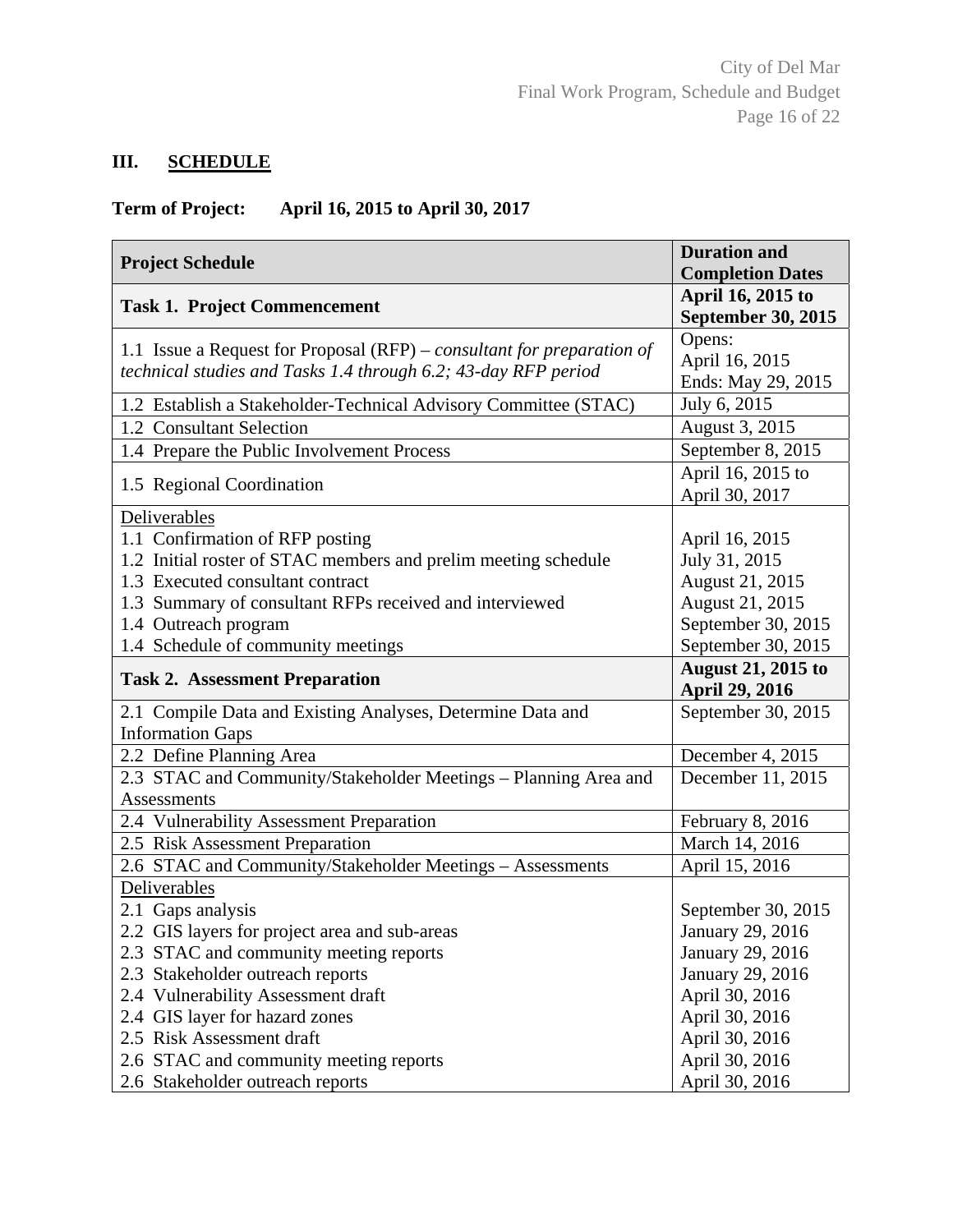| <b>Task 3. Adaptation Plan Development</b>                                                                             | May 2, 2016 to<br><b>August 31, 2016</b>     |
|------------------------------------------------------------------------------------------------------------------------|----------------------------------------------|
| 3.1 Determine Sea-Level Rise Strategies and Adaptation Plan<br>Development                                             | July 29, 2016                                |
| 3.2 STAC and Community/Stakeholder Meetings - Adaptation Plan                                                          | August 21, 2016                              |
| Deliverables                                                                                                           |                                              |
| 3.1 Adaptation Plan draft                                                                                              | August 31, 2016                              |
| 3.1 GIS layer for selected adaptation strategies                                                                       | August 31, 2016                              |
| 3.1 Draft framework for incorporation into the LCP                                                                     | August 31, 2016                              |
| 3.1 Final Planning Area GIS layers, if modified                                                                        | August 31, 2016                              |
| 3.1 Final Vulnerability and/or Risk Assessment, if modified                                                            | August 31, 2016                              |
| 2.5 STAC and community meeting reports                                                                                 | August 31, 2016                              |
| 2.5 Stakeholder outreach reports                                                                                       | August 31, 2016                              |
| <b>Task 4. Amendment Drafting</b>                                                                                      | September 1, 2016<br>to December 23,<br>2016 |
| 4.1 Draft Amendments to the Del Mar LCP                                                                                | October 28, 2016                             |
| 4.2 Identify and Prepare Corollary Amendments to the Del Mar Zoning<br>Code and Community (General) Plan               | October 28, 2016                             |
| Deliverables                                                                                                           |                                              |
| 4.1 Draft LCP amendment, including an amended Post-LCP Permit and<br>Appeal Jurisdiction Map (if applicable)           | October 28, 2016                             |
| 4.2 Amended LCP overlay zone maps                                                                                      | October 28, 2016                             |
| <b>Task 5. City Public Hearings</b>                                                                                    | <b>November 8, 2016</b><br>to April 17, 2017 |
| 5.1 Planning Commission                                                                                                | January 13, 2016                             |
| 5.2 City Council                                                                                                       | April 3, 2017                                |
| Deliverables                                                                                                           |                                              |
| 5.1 Planning Commission Resolution to City Council                                                                     | December 27, 2016                            |
| 5.2 City Council Resolution approving the LCPA                                                                         | April 17, 2017                               |
| Task 6. LCPA Submittal to the CCC                                                                                      | April 30, 2017 to<br><b>TBD</b>              |
| 6.1 Submit LCPA package to CCC for review and certification                                                            | April 30, 2017                               |
| Formal LCPA submittal to the CCC prior to the grant deadline of May 2017.                                              |                                              |
| Additional information may be requested by CCC staff prior to completing the<br>LCPA review and scheduling for hearing |                                              |
| 6.2 CCC certification hearing                                                                                          | <b>TBD</b>                                   |
| Note that additional time may be needed in the event of the following actions                                          |                                              |
| by the CCC: 1) follow-up City Council meeting to consider any suggested                                                |                                              |
| modifications to the LCPA; 2) resubmittal to the CCC; and 3) follow-up CCC                                             |                                              |
| certification hearing                                                                                                  |                                              |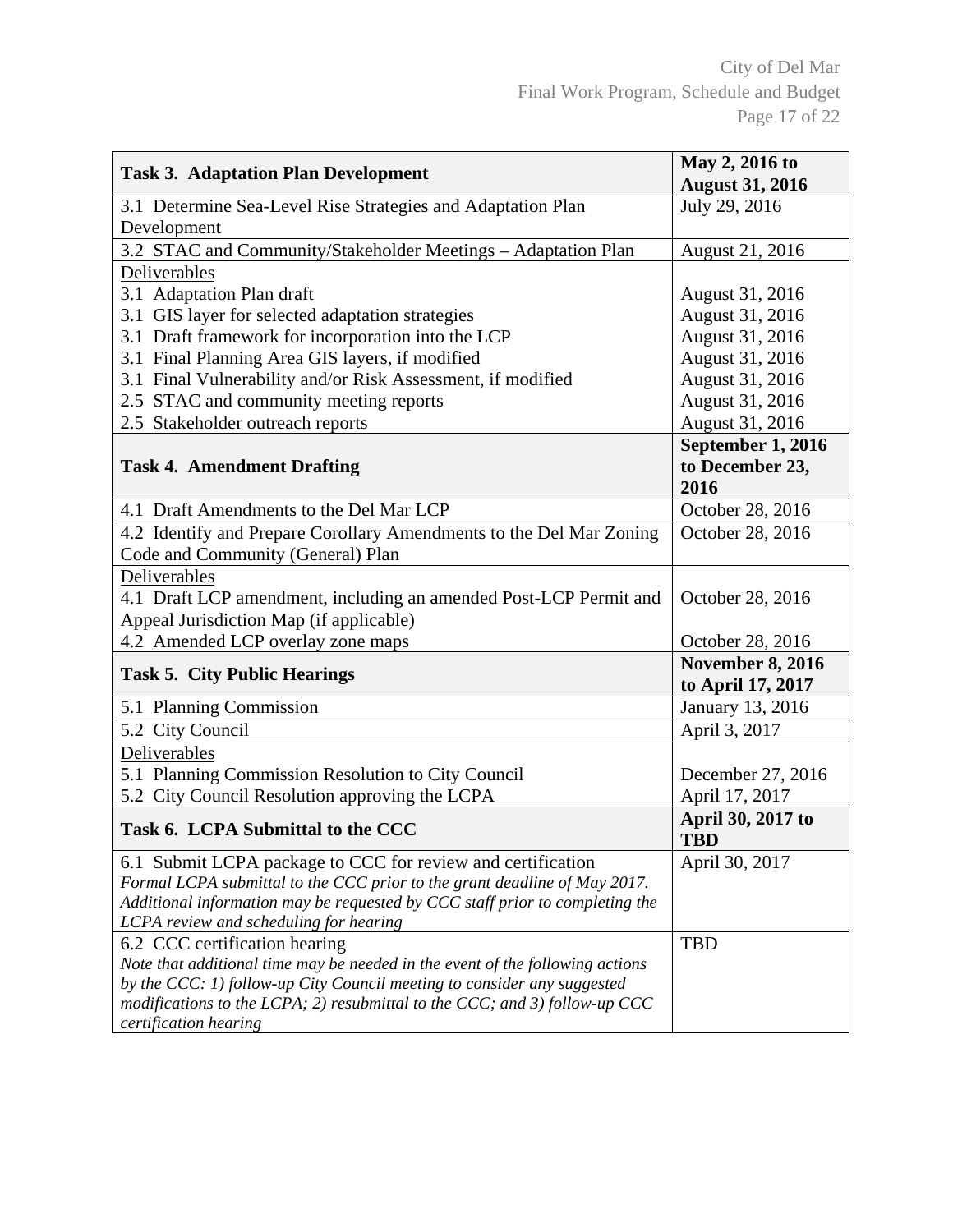| <b>Task 7. CCC Coordination</b>                                  | April 16, 2015 to<br>April 30, 2017 |
|------------------------------------------------------------------|-------------------------------------|
| Coordination with CCC and bi-monthly meetings with CCC San Diego | April 16, 2015 to                   |
| <b>Coast District staff</b>                                      | April 30, 2017                      |

# **IV. BENCHMARK SCHEDULE**

| <b>ACTIVITY</b>                                            | <b>COMPLETION DATE</b> |
|------------------------------------------------------------|------------------------|
| Project Commencement – RFP; STAC; Consultant               | September 30, 2015     |
| Prepare Gaps Analysis                                      | September 30, 2015     |
| Define Planning Area                                       | December 4, 2015       |
| Community/Stakeholder Meetings - Planning Area/Assessments | December 11, 2015      |
| Prepare Vulnerability and Risk Assessments                 | March 14, 2016         |
| Community/Stakeholder Meeting - Assessments                | April 15, 2016         |
| Determine SLR Strategies and Develop Adaptation Plan       | July 29, 2016          |
| Community/Stakeholder Meeting - Adaptation Plan            | August 21, 2016        |
| Draft LCP Amendment Package                                | October 28, 2016       |
| <b>Planning Commission Hearing</b>                         | January 13, 2016       |
| <b>City Council Hearing</b>                                | April 3, 2017          |
| <b>CCC</b> Amendment Submittal                             | April 30, 2017         |
| <b>CCC</b> Certification Hearing                           | <b>TBD</b>             |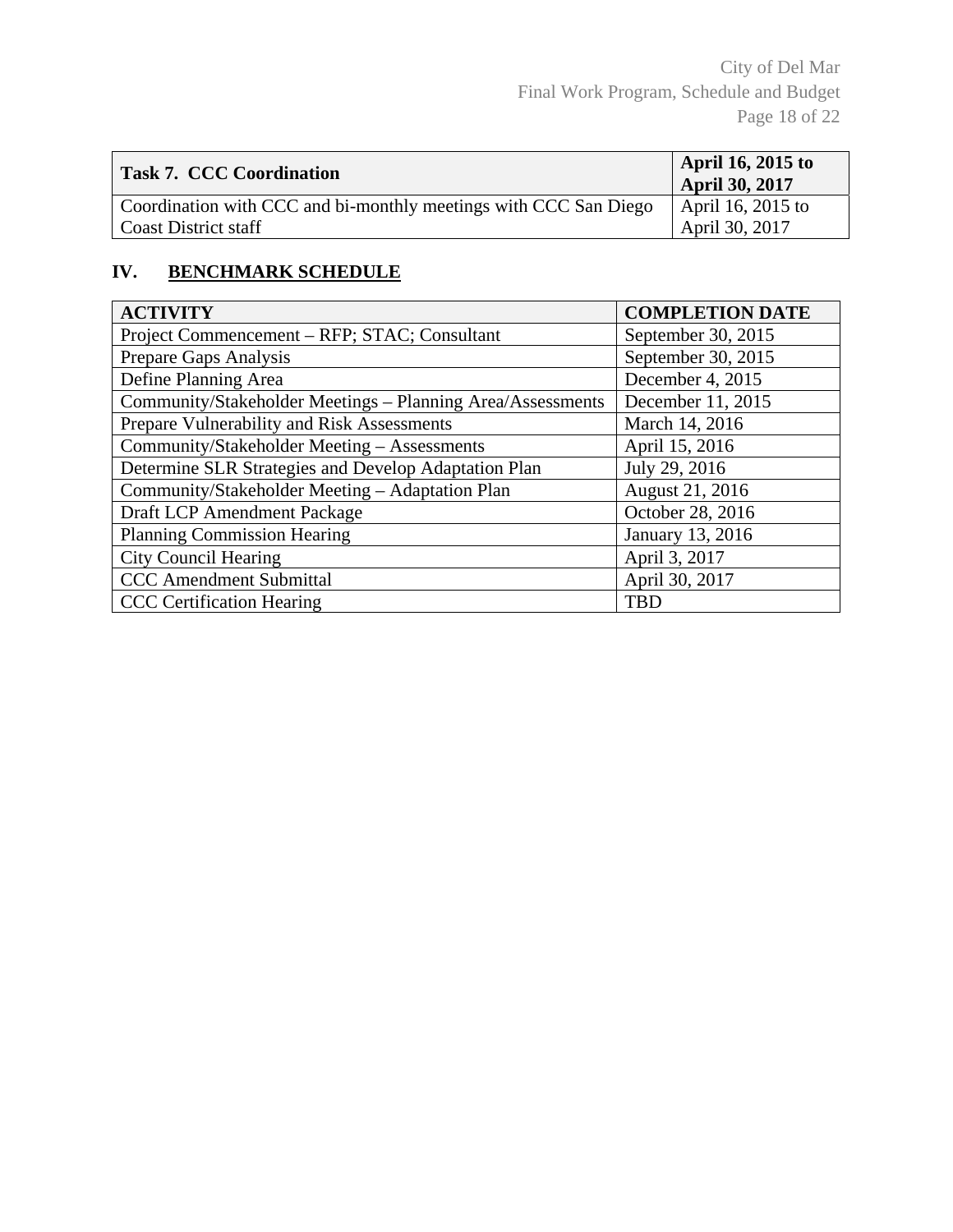### **V. BUDGET**

# **Project Cost: \$200,000**  \$100,000 Funding, Ocean Protection Council Grant Award \$ 77,794 Funding, City of Del Mar General Fund

\$ 22,206 In-kind services, City of Del Mar

| TABLE 1: DIRECT FUNDING (BY TASK)                           |                                    |                      |                                                |                     |  |
|-------------------------------------------------------------|------------------------------------|----------------------|------------------------------------------------|---------------------|--|
| <b>Task</b>                                                 | <b>Task</b>                        | <b>Total Cost</b>    | Allocation of total cost among funding sources |                     |  |
| <b>Number</b>                                               |                                    |                      | <b>Grant Funding</b>                           | <b>City Funding</b> |  |
| $\mathbf{1}$                                                | <b>Project Commencement</b>        |                      |                                                |                     |  |
| 1.1                                                         | <b>Issue RFP</b>                   | \$0\$                | \$0                                            | \$0                 |  |
| 1.2                                                         | Establish STAC                     | \$0                  | \$0                                            | \$0\$               |  |
| 1.3                                                         | Consultant                         | \$0                  | \$0                                            | \$0                 |  |
|                                                             | Selection                          |                      |                                                |                     |  |
| 1.4                                                         | Prepare Public                     | \$1,000              | \$0                                            | \$1,000             |  |
|                                                             | Involvement                        |                      |                                                |                     |  |
|                                                             | <b>Total (Task 1)</b>              | \$1,000              | \$0                                            | \$1,000             |  |
| $\overline{2}$                                              | <b>Assessment Preparation</b>      |                      |                                                |                     |  |
| $\overline{2.1}$                                            | Define the                         | $\overline{$}25,000$ | \$25,000                                       | \$0\$               |  |
|                                                             | Planning Area                      |                      |                                                |                     |  |
| 2.2                                                         | Comm/Stakeholder                   | \$4,000              | \$3,000                                        | \$1,000             |  |
|                                                             | <b>Meetings</b>                    |                      |                                                |                     |  |
| 2.3                                                         | Vulnerability                      | \$15,000             | \$15,000                                       | \$0                 |  |
|                                                             | Assessment                         |                      |                                                |                     |  |
| 2.4                                                         | <b>Risk</b>                        | \$14,000             | \$14,000                                       | \$0\$               |  |
|                                                             | Assessment                         |                      |                                                |                     |  |
| 2.5                                                         | Comm/Stakeholder                   | \$3,500              | \$3,000                                        | \$500               |  |
|                                                             | <b>Meetings</b>                    |                      |                                                |                     |  |
|                                                             | Total (Task 2)                     | $\sqrt{$}61,500$     | \$60,000                                       | \$1,500             |  |
| $\overline{\mathbf{3}}$                                     | <b>Adaptation Plan Development</b> |                      |                                                |                     |  |
| $\overline{3.1}$                                            | <b>SLR</b> Strategies and          | \$83,810             | \$40,000                                       | \$43,810            |  |
|                                                             | <b>Adaptation Plan</b>             |                      |                                                |                     |  |
| 3.2                                                         | Comm/Stakeholder                   | \$10,000             | \$0                                            | \$10,000            |  |
|                                                             | <b>Meetings</b>                    |                      |                                                |                     |  |
| \$93,810<br>\$40,000<br>\$53,810<br><b>Total (Task 3)</b>   |                                    |                      |                                                |                     |  |
| $\overline{\mathbf{4}}$                                     | <b>Amendment Drafting</b>          |                      |                                                |                     |  |
|                                                             | <b>Total (Task 4)</b>              | \$9,000              | \$0                                            | \$9,000             |  |
| $5\overline{)}$                                             | <b>City Public Hearings</b>        |                      |                                                |                     |  |
| 5.1                                                         | <b>Planning Comm</b>               | \$2,000              | \$0                                            | \$2,000             |  |
| 5.1                                                         | City Council                       | \$2,461              | \$0                                            | \$2,461             |  |
| $\bar{\$}$ 4,461<br>\$0<br><b>Total (Task 5)</b><br>\$4,461 |                                    |                      |                                                |                     |  |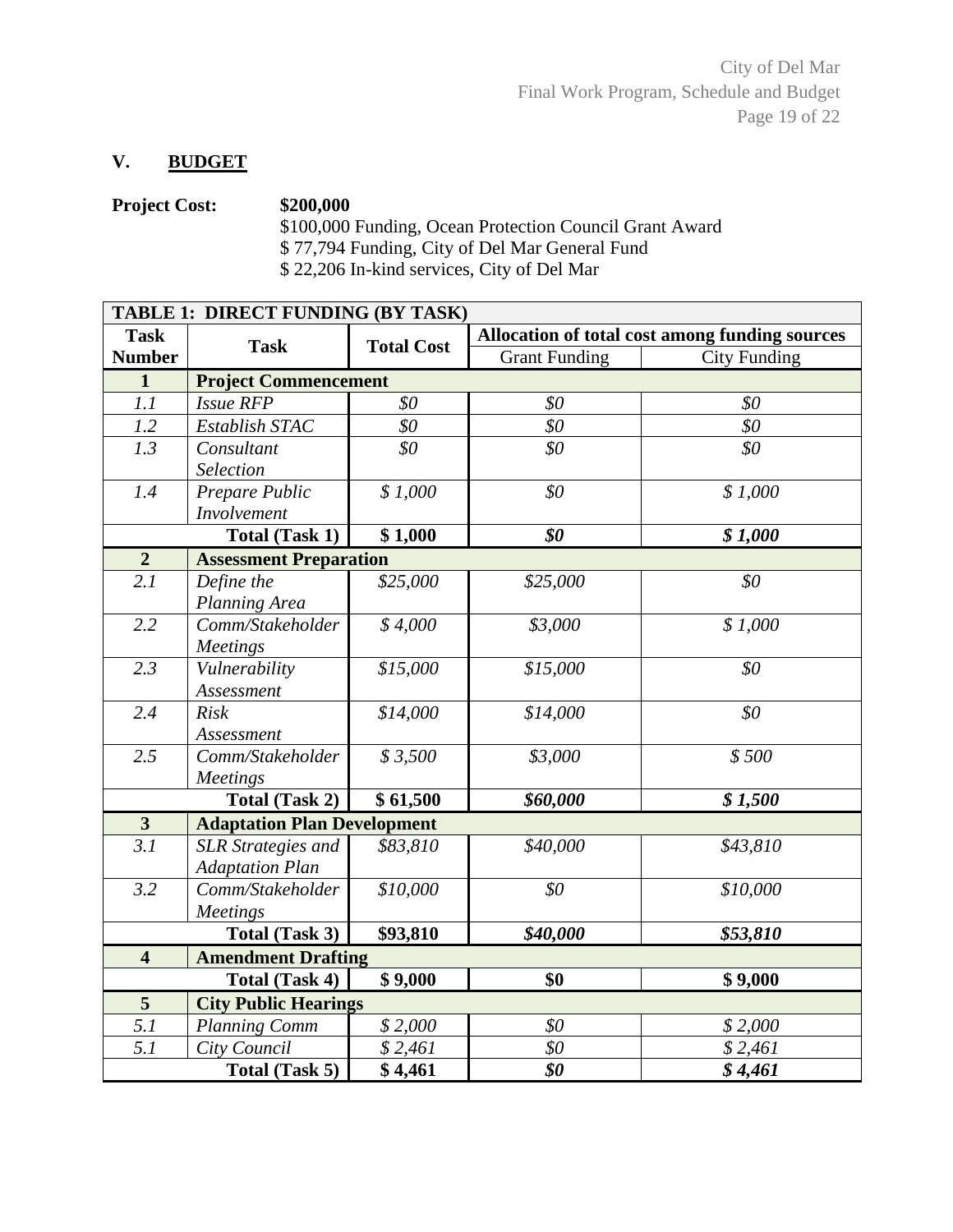City of Del Mar Final Work Program, Schedule and Budget Page 20 of 22

| $\mathbf 0$ | <b>CCC Review and Certification</b> |           |           |          |
|-------------|-------------------------------------|-----------|-----------|----------|
| 6.1         | LCPA Package                        | \$5,523   | \$0       | \$5,523  |
|             | and CCC Requests                    |           |           |          |
| 6.2         | <b>CCC</b> Hearing                  | \$2,500   | \$0       | \$2,500  |
|             | Total (Task 6)                      | \$8,023   | \$0       | \$8,023  |
|             | <b>TOTAL</b>                        | \$177,794 | \$100,000 | \$77,794 |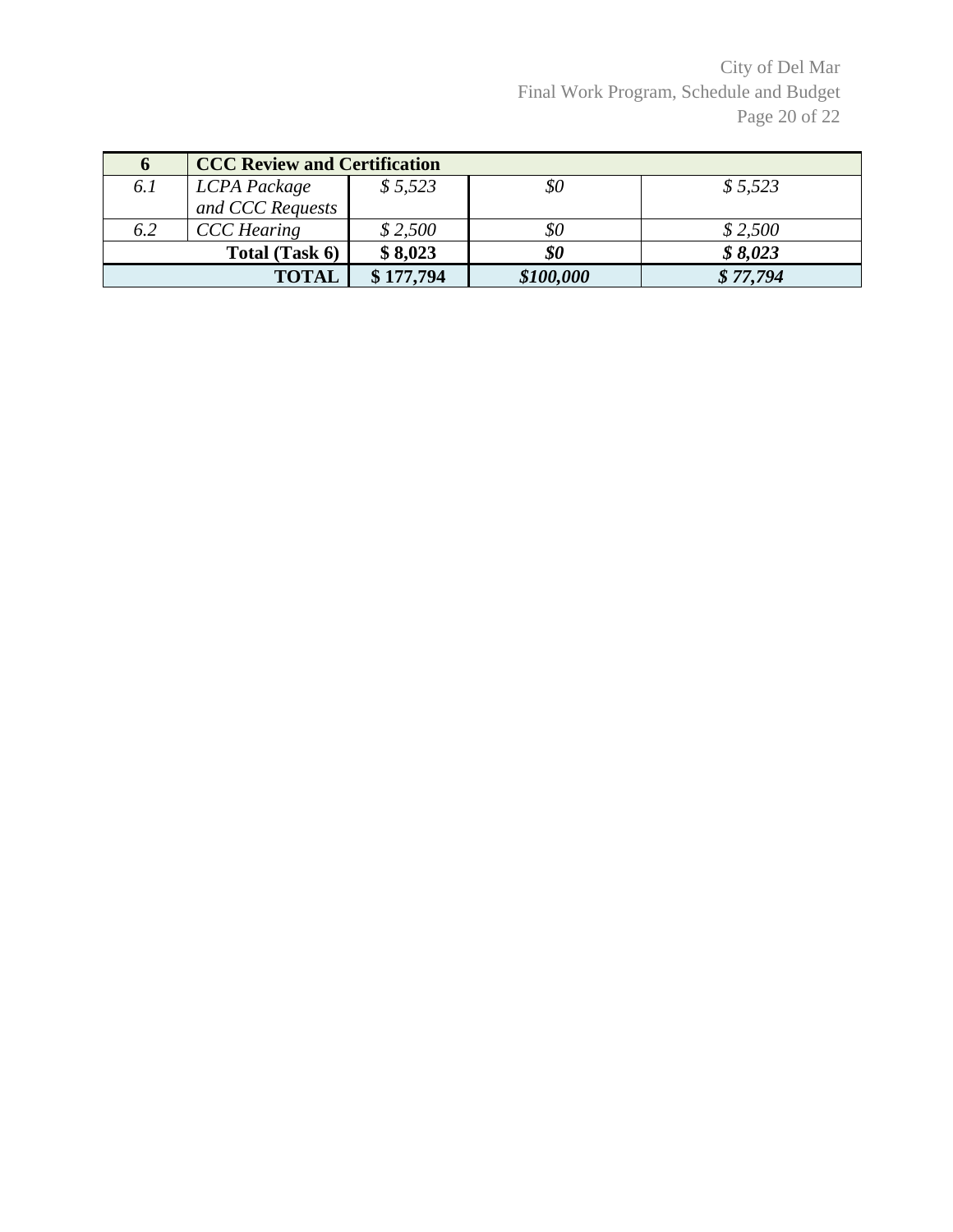City of Del Mar Final Work Program, Schedule and Budget Page 21 of 22

| TABLE 2: IN-KIND SERVICES (PROVIDED BY CITY STAFF) |                                                       |                                            |                                                             |                                 |                                                                                                                                                                                                   |
|----------------------------------------------------|-------------------------------------------------------|--------------------------------------------|-------------------------------------------------------------|---------------------------------|---------------------------------------------------------------------------------------------------------------------------------------------------------------------------------------------------|
| <b>Department</b>                                  | <b>Hourly</b><br>Rate                                 | <b>Hours</b><br>(24-Month Project<br>Life) | <b>Value</b><br>(Hourly Rate<br>Includes Salary and         | <b>Material</b><br><b>Costs</b> | <b>Task</b>                                                                                                                                                                                       |
| Planning                                           | \$49.63<br>Staff:<br>100% JS                          | 256<br>(4 hours/week)                      | Benefits)<br>\$12,705<br>\$9,425 salary<br>\$3,280 benefits | \$300                           | Manage day-to-day<br>project organization,<br>communication, and<br>consultant services                                                                                                           |
| Planning                                           | \$67.63<br>Staff:<br>33% KG<br>33% AB<br>33% JS       | 45                                         | \$3,043<br>\$2,349 salary \$694<br>benefits                 | $\overline{0}$                  | Review technical<br>reports for<br>consistency with<br>existing policy and<br>practice                                                                                                            |
| Engineering                                        | \$186                                                 | 10                                         | \$1,860<br>City consultant rate                             | \$0                             | Review technical<br>reports for<br>consistency with<br>existing policy and<br>practice                                                                                                            |
| Planning                                           | \$57.60<br>Staff:<br>75% JS<br>25% KG                 | 20                                         | \$1,152<br>\$872 salary \$280<br>benefits                   | \$500                           | Facilitate community<br>and stakeholder<br>outreach including<br>any necessary<br>expenses associated<br>with travel, meeting<br>organization,<br>communications and<br>presentation<br>materials |
| Planning                                           | \$61.67<br>Staff:<br>50% JS<br>$40\%$ AB<br>10% KG    | 10                                         | \$617<br>\$145<br>\$472 salary<br>benefits                  | \$0                             | Prepare the LCP<br>amendments and<br>corollary<br>amendments to the<br>City's Zoning Code<br>and Community Plan<br>as necessary                                                                   |
| Planning                                           | \$67.63<br>Staff:<br>33% KG<br>$33\%$ AB<br>$33\%$ JS | 30                                         | \$2,029<br>\$1,566 salary<br>\$463 benefits                 | $\overline{0}$                  | Process the<br>amendment package<br>through the Planning<br>Commission, City<br>Council, and CCC<br>for review and<br>certification.                                                              |
|                                                    |                                                       | 371 hrs                                    | \$21,406                                                    | \$800                           | <b>TOTALVALUE:</b><br>\$22,206                                                                                                                                                                    |